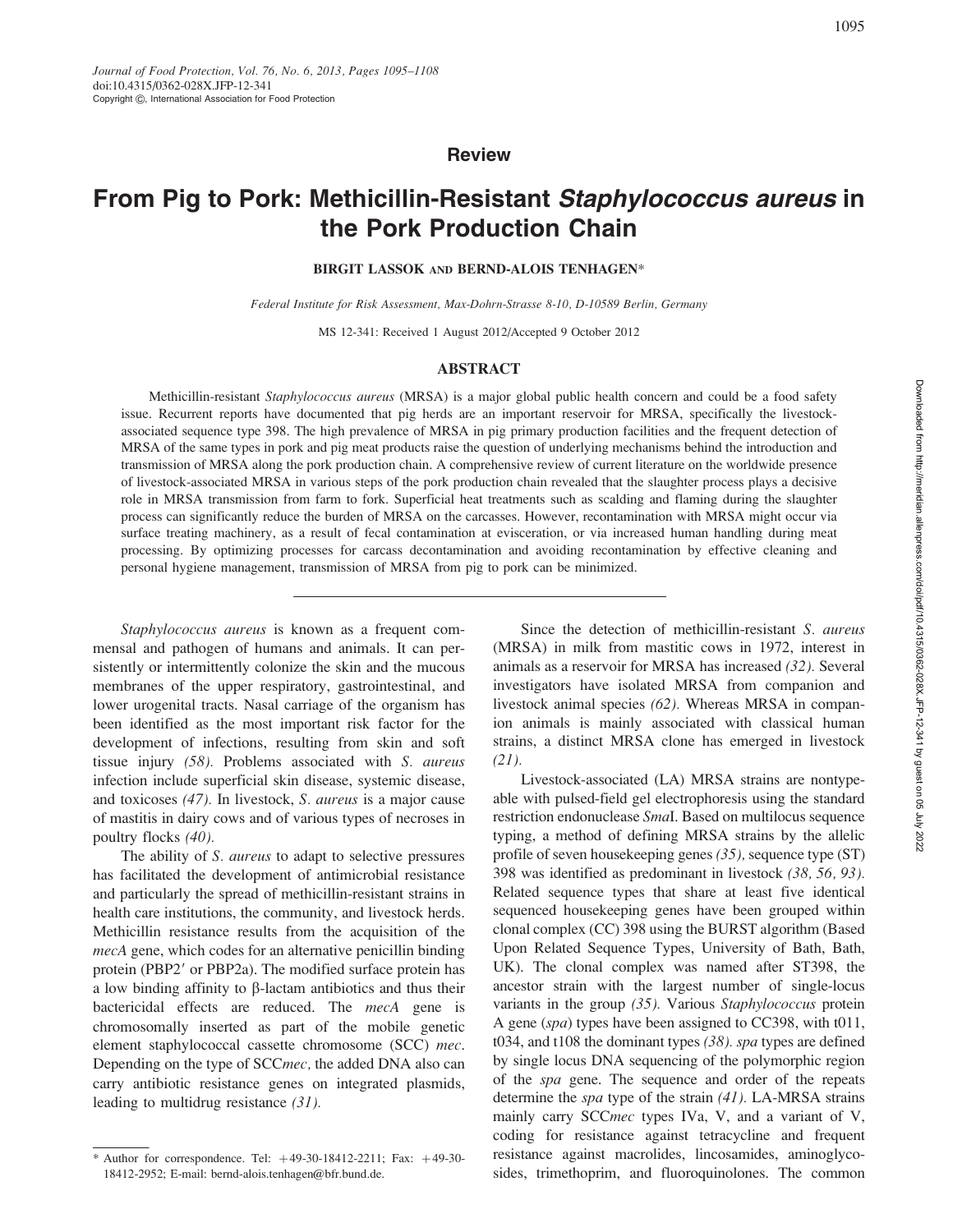absence of Panton-Valentine leukocidin (PVL) and various other virulence factors differentiates LA-MRSA from community-associated (CA) MRSA strains (4). Table 1 compares the main features of LA-MRSA, hospitalassociated MRSA, and CA-MRSA strains.

Pig primary production was identified as one of the most important reservoirs for LA-MRSA. Retrospective analysis of preserved isolates indicated that the major clone has been present in the pig population in Germany at least since 2004 (69), which coincides with its first isolation from a pig and its farmer in The Netherlands in the same year  $(110).$ 

Subsequently, pig primary production, including downstream industries, was the subject of numerous investigations to determine the respective LA-MRSA detection rate. The increasing number of reports of LA-MRSA in livestockderived food products raises the question of how the organism spreads at different stages of the pork production chain.

This review includes current literature on the worldwide presence of LA-MRSA at various stages of the pork production chain with respect to prevalence and dominant lineages in different geographical regions. The scopus (http:// www.scopus.com) and PubMed (http://www.pubmed.com) databases were searched using the keywords ''MRSA'' and ''Staphylococcus aureus'' in combination with ''ST398,'' ''CC398,'' ''pig,'' ''meat,'' ''food,'' ''slaughter,'' ''hygiene,'' or ''hospital.'' Sources listed in the available studies also were cross-checked.

The first part of this review compiles published investigations of LA-MRSA in the pig primary production chain, including an overview of analyzed risk factors for inter- and intraherd transmission. The second part includes recent findings relating to the incidence of LA-MRSA during slaughter and further meat processing and on the final meat product. These data are used to determine the critical processes for the transmission of MRSA in the pork production chain. The public health relevance of LA-MRSA at various different steps of the pork production chain also is discussed.

# MRSA PREVALENCE IN PIG PRIMARY PRODUCTION

Since the first report of the presence of MRSA in the meat producing pig population and of a regional high carriage rate of MRSA among pig farmers in The Netherlands in 2005, an awareness of MRSA in livestock has increased (110). Several studies have been conducted in various countries to assess the prevalence of MRSA, to understand the dynamics of spread within the pig primary production sector, and to determine the public health relevance.

Within a comprehensive baseline study in 2008, the European Food Safety Authority (EFSA) (38) detected MRSA-positive breeding herds in 12 of 26 European countries. The MRSA prevalence among pig farms in the European Union was  $14\%$  (range, 0 to  $46\%$ ) in breeding herds and 26.9% (range, 0 to 51%) in production herds. In addition to the baseline study, various European countries have conducted national or regional investigations to determine the prevalence of MRSA in their healthy pig herds. In Germany, investigations of the spread of MRSA in pig primary production revealed a herd prevalence of 45 to 70% (2, 42, 59). These results were higher than the  $43.5\%$ of breeding farms and 41.3% of production farms identified by the European Union. The differences might be due to the selection of farm types. German fattening farms were consistently more often MRSA positive than were breeding farms, and the number of MRSA-positive herds seemed to be correlated with pig density in the respective region. In The Netherlands, the prevalence of MRSA-positive pig herds of different production types was estimated to be 23 to 71% (15, 38, 103, 106). Particularly, farms with finishing pigs had high MRSA loads. Between 2007 and 2008, a marked increase in the percentage of Dutch MRSA-positive pig herds was noted. The upward trend was primarily attributed to the transmissibility of MRSA between distinct pig herds (15). During further investigations on the European continent, MRSA-positive pig farms were found in Belgium (22), Croatia (49), Denmark (63), and Portugal (83) with prevalences of 16.7 to 100%. Beyond Europe, MRSA also was isolated from pigs in primary production in Canada (56, 116), the United States (70, 93), Peru (5), and several Asian countries (3, 7, 23, 55, 61, 64, 101, 111). Table 2 summarizes available publications, including respective sample sizes and detection rates.

Comparison of the molecular typing results of the MRSA isolates reveals regional differences in the dissemination of genetic variants. In Europe, Canada, the United States, and Peru, the majority of MRSA strains from pigs in primary production were assigned to CC398. Sporadically occurring non-CC398 strains were assigned to CC1, CC9, CC30, and CC97. Within the CC398 lineages, t011, t034, and t108 were the most prevalent spa types in Europe, altogether counting for 80 and 81.3% of isolated strains from European breeding and production herds, respectively (38). spa t108 was very common in The Netherlands but played a minor role in the rest of Europe. In Italy, spa t899 ST398 was the predominant clone, accounting for 27 and 24% of all isolates from pig breeding and production farms, respectively (9, 38). An exceptionally high detection rate of non-CC398 strains, particularly CC1 and CC97, was noted in the Italian pig primary production. In Canada, two human epidemic clones were identified in pig herds. CMRSA-2 (also known as USA100) accounted for 14 to 15% of the Canadian isolates. The ST5 strain was reported to be the most common cause of hospital-associated MRSA infections in humans in Canada and the most common strain found in colonized humans in the United States. CMRSA 5 (USA500) was isolated from pigs for the first time. This strain was associated with ST8, an uncommon human epidemic strain in Canada that has been regionally reported from horses (56, 116). In Asia, methicillin resistance seems to have emerged in a porcine S. aureus strain other than ST398. MRSA CC9, a minor animal MRSA sequence type in Europe and America, was predominantly isolated from swine in Thailand (5, 61), Malaysia (55, 76), China (23,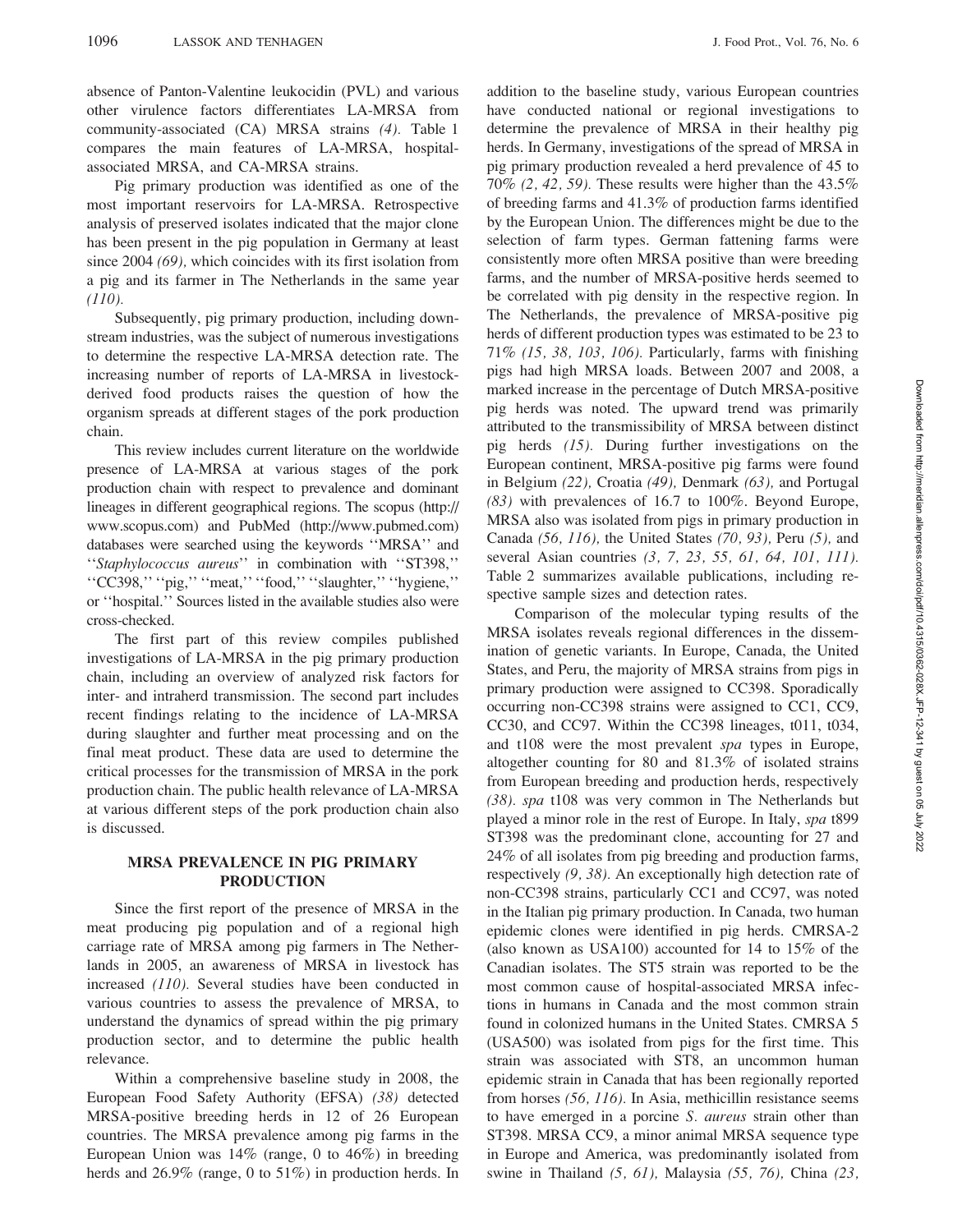| Attribute <sup><math>a</math></sup> | LA-MRSA                                                                                                                                                                              | <b>HA-MRSA</b>                                                                                                                                                                                                     | <b>CA-MRSA</b>                                                                                                                                                                                                                                               |
|-------------------------------------|--------------------------------------------------------------------------------------------------------------------------------------------------------------------------------------|--------------------------------------------------------------------------------------------------------------------------------------------------------------------------------------------------------------------|--------------------------------------------------------------------------------------------------------------------------------------------------------------------------------------------------------------------------------------------------------------|
| Definition                          | Livestock associated: distinct<br>strains isolated from livestock<br>and people in close contact<br>with livestock                                                                   | Hospital associated: strains isolated in<br>health care settings or from patients<br>at least 48 h after hospital admission                                                                                        | Community associated: strains isolated in an<br>outpatient setting or from patients within<br>48 h of hospital admission without risk<br>factors for HA-MRSA                                                                                                 |
| PFGE                                | Nontypeable with standard<br>PFGE with Smal<br>endonuclease $(11)$                                                                                                                   | Typeable $(74)$                                                                                                                                                                                                    | Typeable (74)                                                                                                                                                                                                                                                |
| <b>SCCmec</b>                       | SCC <i>mec</i> types IV and V<br>dominant $(105)$                                                                                                                                    | SCC <i>mec</i> types I, II, and III<br>dominant $(36)$                                                                                                                                                             | SCC <i>mec</i> types IV and V dominant (31)                                                                                                                                                                                                                  |
| <b>MLST</b>                         | Major clone: ST398 (38)                                                                                                                                                              | Major clones: ST8, ST250, ST239,<br>ST247, ST5, ST228, ST22, ST36,<br>ST45(36)                                                                                                                                     | Major clones: ST1, ST8, ST30, ST59, ST80,<br>ST93 (104)                                                                                                                                                                                                      |
| Presence of<br>PVL genes            | Individual isolates (118, 119)                                                                                                                                                       | Rare $(31)$                                                                                                                                                                                                        | Frequent $(31)$                                                                                                                                                                                                                                              |
| Risk factors                        | Livestock: age, herd or farm<br>size, holding type, animal<br>replacement policy; use of<br>antimicrobials is suspected<br>Humans: contact with livestock<br>(2, 9, 15, 25, 38, 102) | Prolonged antimicrobial therapy,<br>prolonged hospitalization, care in<br>an intensive care unit, surgical<br>procedures, close proximity to a<br>hospital patient who is infected or<br>colonized with MRSA (105) | Gastrointestinal disease, intravenous drug<br>use, direct contact with an individual who<br>has a CA-MRSA skin infection, indirect<br>contact with contaminated objects, close<br>contact among military recruits, travel to<br>high-prevalence areas $(31)$ |
| Resistance                          | Multidrug $(4)$                                                                                                                                                                      | Multidrug (28)                                                                                                                                                                                                     | Often limited to $\beta$ -lactam antibiotics (31)                                                                                                                                                                                                            |

TABLE 1. Main features of the different MRSA types

<sup>a</sup> PFGE, pulsed-field gel electrophoresis; MLST, multilocus sequence typing.

TABLE 2. Prevalence of MRSA in the pig primary production

|                         | Farms          |                |            |            |                |            |                |
|-------------------------|----------------|----------------|------------|------------|----------------|------------|----------------|
| Country                 | No. tested     | No. positive   | % positive | No. tested | No. positive   | % positive | Reference      |
| Europe                  |                |                |            |            |                |            |                |
| Belgium                 | 50             | 34             | 68.0       | 1,500      | 663            | 44.2       | 22             |
| Croatia                 | 8              | 6              | 75.0       | 68         | 24             | 35.3       | 49             |
| Denmark                 | 5              | $\overline{4}$ | 80.0       | 50         | 23             | 46.0       | 63             |
| European Union          | 1,368          |                | 14.0       |            |                |            | 38             |
| European Union          | 3,012          |                | 26.9       |            |                |            | 38             |
| Germany                 | 40             | 28             | 70.0       | 1,600      | 169            | 10.6       | 59             |
| Germany                 | 60             | 27             | 45.0       | 634        | 211            | 33.3       | 42             |
| Germany                 | 290            | 152            | 52.4       |            |                |            | $\overline{c}$ |
| Portugal                | $\mathfrak{2}$ | $\overline{c}$ | 100.0      | 7          | 7              | 100.0      | 83             |
| Portugal                | 12             | $\overline{2}$ | 16.7       |            |                |            | 82             |
| The Netherlands         |                |                |            | 30         | $\mathbf{1}$   | 3.3        | 110            |
| The Netherlands         | 31             | $\overline{7}$ | 22.6       | 310        | 35             | 11.3       | 106            |
| The Netherlands         | 48             | 27             | 56.3       |            |                |            | 17             |
| The Netherlands         | 50             | 28             | 56.0       |            |                |            | 103            |
| The Netherlands         | 31             | 22             | 71.0       |            |                |            | 15             |
| The Netherlands         | 171            | 115            | 67.3       |            |                |            | 15             |
| North and South America |                |                |            |            |                |            |                |
| Canada                  | 20             | 9              | 45.0       | 285        | 71             | 24.9       | 56             |
| Canada                  | 46             | $\mathfrak s$  | 10.9       | 460        | 21             | 4.6        | 116            |
| Peru                    | 6              | $\mathbf{1}$   | 16.7       | 120        | $8\,$          | 6.7        | 5              |
| <b>United States</b>    |                |                |            | 209        | 147            | 70.3       | 93             |
| <b>United States</b>    | 10             | 5              | 50.0       | 240        | 7              | 2.9        | 70             |
| Asia                    |                |                |            |            |                |            |                |
| China                   | 9              | 5              | 55.6       |            |                |            | 111            |
| China                   | 31             | 13             | 41.9       | 253        | 40             | 15.8       | 23             |
| Malaysia                | 5              | $\overline{2}$ | 40.0       | 500        | $\overline{4}$ | 0.8        | 55             |
| Taiwan                  | 3              | $\mathbf{1}$   | 33.3       | 126        | 5              | 4.0        | 101            |
| Thailand                | $\overline{4}$ | $\mathbf{1}$   | 25.0       | 40         | $\overline{4}$ | 10.0       | $\mathfrak{Z}$ |
| Thailand                | 30             | 3              | 10.0       |            |                |            | 61             |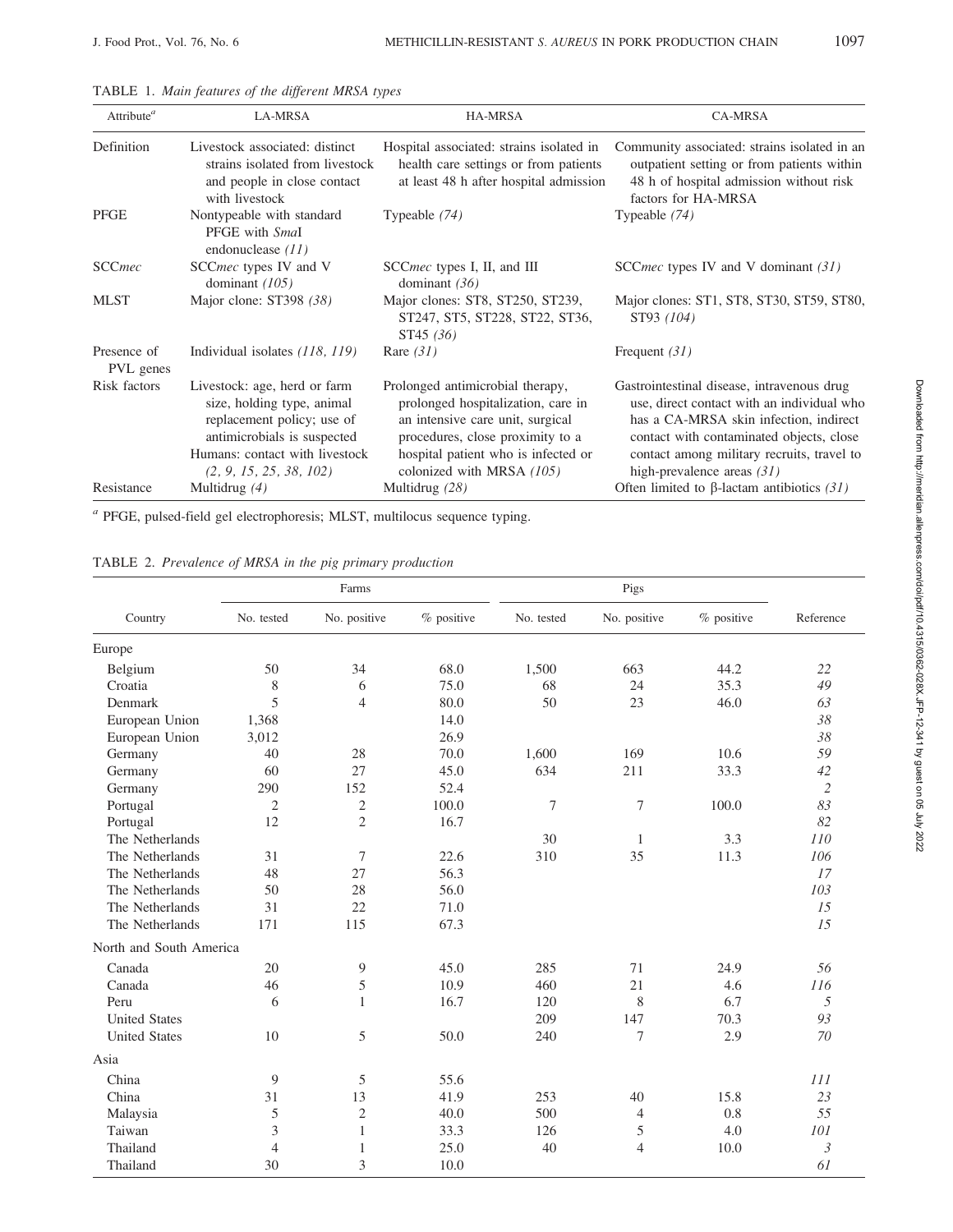111), and Taiwan (101). The distribution of spa types associated with ST9 had distinct geographic patterns; t4358 was the most common spa type in pigs from Malaysia, and t899 was the common type in China and Taiwan. A regional restricted occurrence of spa t337 carrying SCCmec type IX was reported from pig herds in Thailand.

Comparison of these study results is limited by the use of different sampling regimes. Different numbers of environmental dust samples, nasal swabs, and perianal swabs or a combination of these methods were used to classify pig herds as MRSA positive. In most reviewed investigations, researchers did not sample an adequate number of pigs to make statistical inferences about the prevalence and diversity of MRSA in the entire pig population of the country. However, results indicated an overall trend of a worldwide emergence of a porcine MRSA reservoir.

Risk factors for the transmission of MRSA. Among the reviewed articles, 11 included examination of the effect of 26 potential risk factors on the spread of MRSA within pig primary production. Depending on the study design, risk factor analysis was performed using either univariate or multivariate statistics. Multivariate analyses revealed that pig age, herd or farm size, farm type, and animal replacement policy had a significant effect on the spread of MRSA (2, 9, 15, 39).

Risk factors for the transmission of MRSA: withinherd prevalence. The individual MRSA colonization of pigs is subject to an inner herd dynamic. Each animal can change its MRSA status within a study period, and assumptions were made about whether this change might be age related. Weaning and rehousing piglets from farrowing pens to flat decks seems to increase the frequency of MRSA detection. In a longitudinal German study, piglets on two independent farms were repeatedly tested for MRSA carriage during rearing. Grower-finisher pigs tended to have higher MRSA carriage rates than did pigs before weaning (75). Another longitudinal investigation in a Canadian antibiotic-free farrow-to-feeder pig unit confirmed the German results. During the study, the MRSA prevalence increased from 34.5% of pigs before weaning to 85% of pigs in the postweaning period (117). Possible reasons for the increase in prevalence around the time of weaning might include an age-related higher susceptibility to colonization due to specific characteristics of the commensal nasal microflora. Weaning also might facilitate MRSA colonization as a result of stress, confinement of MRSA-negative pigs with MRSA-positive pigs, or cross-contamination via the environment or human handling  $(117)$ . In contrast, in an earlier Canadian study no correlation was found between MRSA status and the age of the pigs (56). Suckling piglets also seem to be at risk for MRSA colonization. In a risk factor analysis among pigs of different age groups in The Netherlands, groups of suckling piglets had MRSA detection rates almost identical to those of weanling pigs, each group with approximately  $53\%$  positive samples (15). Similar results were found in a longitudinal investigation in a U.S. pig production system. In that study, 100% of the pigs younger than 12 weeks carried MRSA. The prevalence decreased to 50% after 18 weeks, then increased to 63% until week 21, and then dropped to 36% in adult animals (93). Suckling pigs may suffer from a high burden of MRSA because of age-related underdevelopment of the commensal nasal microflora, which might enhance susceptibility to MRSA colonization (117). The frequent use of antibiotics in suckling and postweaning pigs might also contribute to the burden of MRSA in these age groups by intensifying the selective pressure  $(15)$ . The prevalence of MRSA in piglets also was associated with the MRSA status of the sow before farrowing. Although MRSA is not necessarily transmitted from dam to offspring during farrowing, the probability of a piglet becoming colonized was 1.4 to 2 times higher when the sow was MRSA positive (75, 114, 117). Under experimental conditions, Moodley et al. (71) found that the transmission of MRSA ST398 from positive sows to their progeny was an efficient route for the vertical spread of MRSA.

Farm management is a decisive factor for the dissemination of MRSA, mainly influenced by herd size and production type. Intensive piggeries provide optimal conditions for the introduction and transmission of MRSA. A herd size of more than 500 pigs was identified as a risk factor for MRSA in finishing farms in Germany (2) and in breeding farms in The Netherlands (15). European breeding farms with more than 400 pigs and production farms with more than 100 animals were twice as likely to be MRSA positive than were farms with fewer than 100 pigs (39). A significant increase in prevalence was found in Bavarian pig herds with more than 1,000 animals (42) and in Italian herds of 9,000 or more pigs (9). The risk factor of herd size appears to include several underlying risk factors such as hygiene, the purchase of gilts, the number of suppliers, and antimicrobial agent use (15, 39).

Farm type was also of particular importance for the presence of MRSA. However, the investigations reviewed did not produce consistent results. The highest MRSA prevalences were identified on finishing farms (42), weanto-finish farms (2), breeding-to-farrowing farms (17), and farrowing farms (59). MRSA was not isolated from pigs in a study of German alternative farm systems (24). In contrast to conventional fattening farms, the alternative systems did not buy animals from conventional systems, raised fewer than 600 pigs, kept them on spacious lairages with straw bedding, and did not administer antibiotics to animals larger than 25 kg. The isolated examination of production type as a risk factor for MRSA in pig herds is difficult because this variable might be correlated with other factors. For example, farm types differ in the purchasing frequency of pigs and in the number of suppliers, both potential risk factors for the introduction of MRSA into farms (2).

Although a correlation between routine use of antimicrobials and prevalence of MRSA in livestock animals has been assumed repeatedly (30, 93, 106), the association has not been confirmed for pig husbandry based on multivariate analyses (2, 15, 17). The only significant association has been found in a population subgroup of 16 Bavarian closed production systems. Pigs treated with up to four different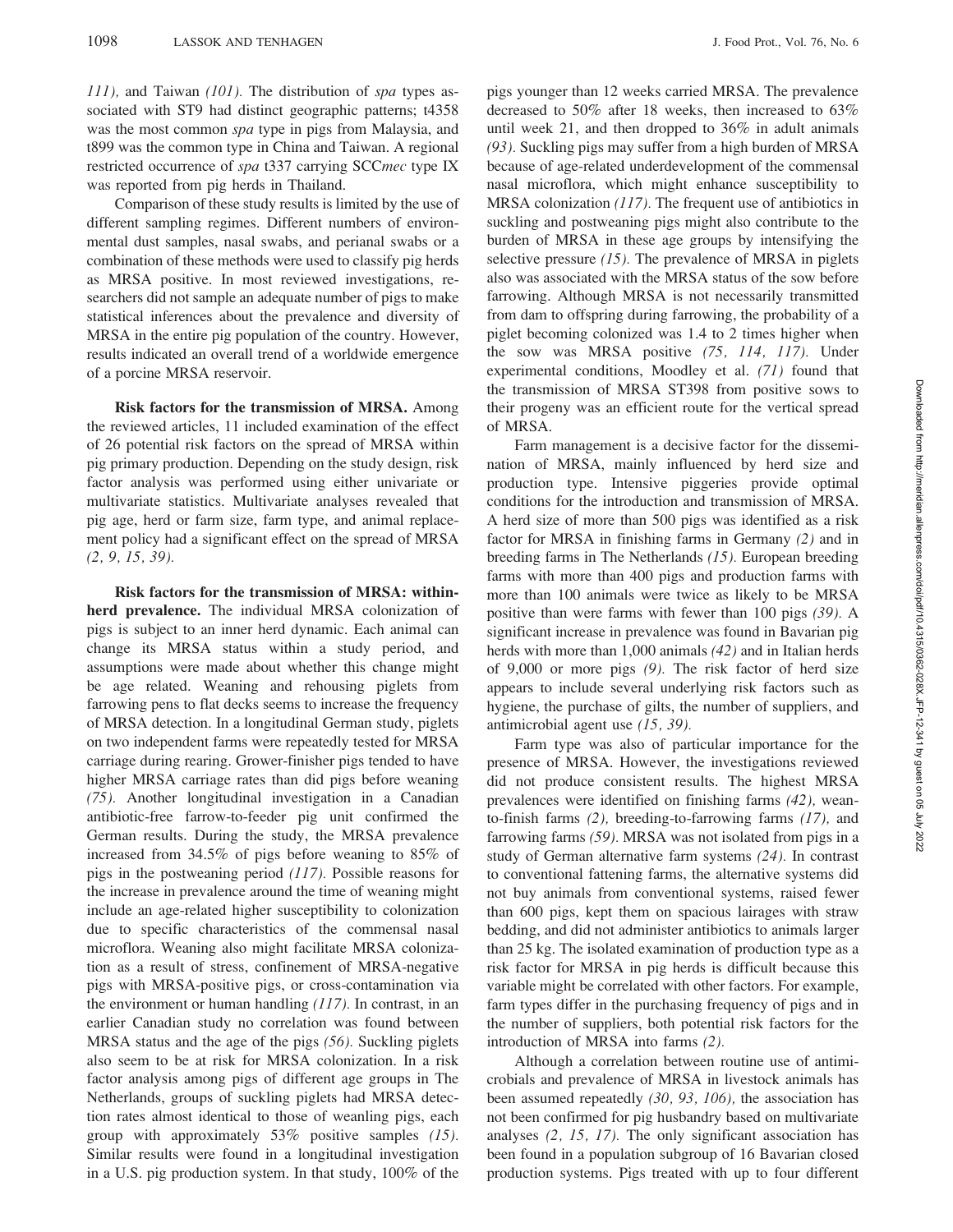|                 | Herds      |                |              | Pigs       |              |              |           |
|-----------------|------------|----------------|--------------|------------|--------------|--------------|-----------|
| Country         | No. tested | No. positive   | $%$ positive | No. tested | No. positive | $%$ positive | Reference |
| Europe          |            |                |              |            |              |              |           |
| Denmark         |            |                |              | 789        | 101          | 12.8         | 1         |
| Germany         | 206        | 177            | 85.9         | 1,026      | 596          | 58.1         | 99        |
| Germany         |            |                |              | 133        | 86           | 64.7         | 10        |
| Germany         |            |                |              | 79         | 22           | 27.8         | 54        |
| Italy           | 118        | 45             | 38.1         |            |              |              | 9         |
| Spain           | 6          | 5              | 83.3         | 106        | 37           | 34.9         | 48        |
| Spain           |            |                |              | 263        | 160          | 60.8         | 84        |
| Switzerland     |            |                |              | 797        | 31           | 3.9          | 80        |
| Switzerland     |            |                |              | 800        | 10           | 1.3          | 51        |
| The Netherlands | 54         | 44             | 81.5         | 540        | 209          | 38.7         | 30        |
| Tenerife        | 15         |                |              | 300        | 257          | 85.7         | 73        |
| Asia            |            |                |              |            |              |              |           |
| China           | 3          | $\overline{2}$ | 66.7         | 256        | 18           | 7.0          | 23        |
| Japan           | 23         |                | 4.3          | 115        | $\mathbf{1}$ | 0.9          | 7         |
| Korea           | 66         | 15             | 22.7         | 657        | 21           | 3.2          | 64        |

TABLE 3. Prevalence of MRSA among pigs at the beginning of the slaughter process

antimicrobials were less often colonized by MRSA than were pigs that received more than four different antimicrobials during rearing (42).

In an in vivo experiment, a short treatment with tetracycline significantly increased the MRSA counts in nasal samples of piglets compared with nontreated controls. However, the extent to which the amount of MRSA in pig nasal passages is related to the spread of MRSA is not clear (72).

Risk factors for the transmission of MRSA: between-herd transmission. Animal trading and transportation is an important factor in the spread of MRSA. Once introduced into the pig population, intensive trade relations accelerate the dissemination of MRSA among herds. The number of MRSA-positive farms with breeding pigs is significantly associated with the number of pigs imported into the country. Importation of pigs from countries with a high MRSA prevalence rate increases the risk of MRSA introduction (39). Farms with open production system are at risk of introducing MRSA into the stock by purchasing MRSA-colonized animals. Farms using MRSA-positive suppliers are 11 times more likely to become MRSA positive than are farms that buy pigs from MRSA-free suppliers (17).

During transportation to the abattoir and during the waiting period in lairages before slaughter, transmission of MRSA between pigs from different farms can occur. By combining prevalence rates of 10 pig herds at the farm and at the slaughterhouse before stunning, a longitudinal study in the United States revealed that animal transportation leads to an increase in MRSA colonization from 2.9% at the farm level to 11.3% at the slaughterhouse (70). In a Dutch experimental study (16), four MRSA-negative pig herds were transported to the slaughterhouse. Based on the results of nasal swabs taken on arrival at the abattoir, 10.3% of the pigs from two of the batches became MRSA positive during transport. Repeated sampling after stunning revealed an increase in MRSA prevalence up to 59.8% after the pigs had spent their resting time in the slaughterhouse lairages. MRSA-positive animals were found in all batches at prevalences of 6.7 to 100% in each batch. Only one truck picked up other pigs on the way to the slaughterhouse, and the animals were housed in separate sections of the truck and lairage; therefore, the MRSA must have been transmitted directly by animal contact and indirectly through cross-contamination via environmental factors. Truck drivers and abattoir personnel might also serve as vectors.

# MRSA PREVALENCE AT SLAUGHTER AND MEAT PROCESSING

When MRSA is present in the pig population, the delivery of colonized animals to the slaughterhouses is inevitable. As a commensal, MRSA can colonize pigs without any clinical symptoms. Without microbiological screening, it is not possible to distinguish between MRSApositive and -negative herds to allow logistical slaughter.

Various investigations have been conducted to evaluate to what extent MRSA enters the slaughterhouses via colonized pigs. Samples have been taken from pigs at slaughterhouse lairages or after stunning. However, data collected at the beginning of the slaughter process cannot be used directly to infer MRSA prevalence in the primary production sector because cross-contamination during transport or in slaughterhouse lairages can raise the MRSA detection frequency in the herds.

Denmark (1), Germany (10, 54, 99), Italy (9), Switzerland (51, 80), Spain (48, 84), and The Netherlands (30) have reported prevalences of MRSA-positive pigs of 1.3 to 64.7%. Other investigations have been conducted on Tenerife (73) and in Asia (7, 23, 64). The results of the available publications are summarized in Table 3.

The regional distribution of spa types identified at stunning was similar to those observed in the primary production. Most of the porcine MRSA strains at European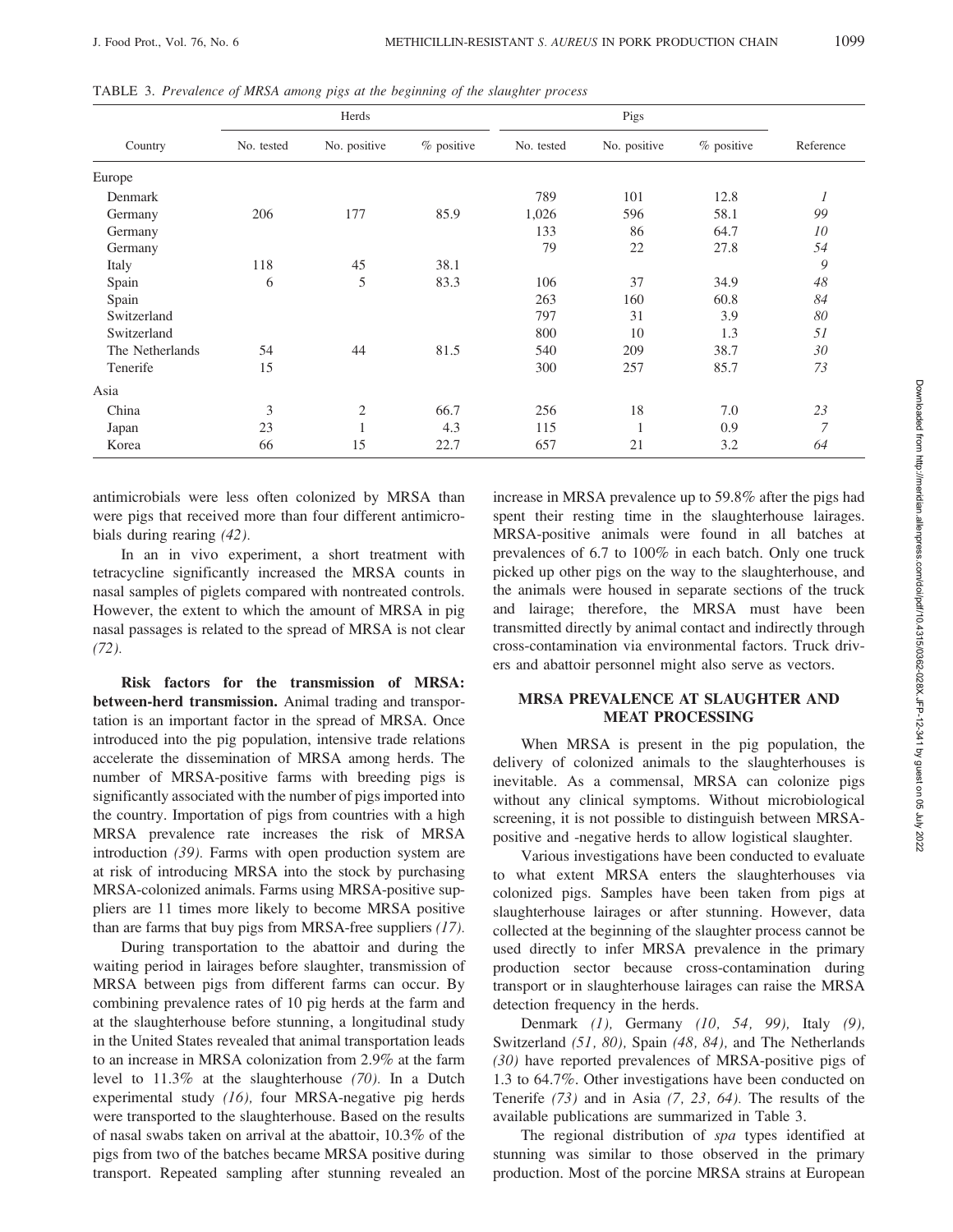

FIGURE 1. Process flow diagram of pork production chain.

abattoirs belonged to spa types t011, t034 and t108. The latter strain was primarily identified by Dutch and Spanish investigations, accounting for  $37.5\%$  (30) and  $11\%$  (48, 84) of all isolates, respectively. spa type t899 was predominating in Italian abattoirs and could be found in 49% of the MRSA-positive slaughter pig herds. In addition, 47% of the positive herds carried non-CC398 strains (CC1, CC9 and CC97) (9). Spain also investigated the MRSA prevalence among slaughter pigs on the isle of Tenerife and identified 85% positive animals (73). ST398 was exclusively isolated. Increased MRSA transmission rates in consequence of geographical characteristics of the Island were made responsible for the high MRSA prevalence. Due to the narrowness of the territory pigs have to be raised under intensive housing conditions, which might facilitate the within-herd spread of MRSA. Cross-contamination during transportation and in lairages at the sole slaughterhouse of the island might have also contributed to an interherd transmission.

In Asia, MRSA was reported among slaughter pigs in Korea (64), China (23), and Japan (7) with low prevalences of 0.9 to 7%. Korea was the only Asian country that reported CC398 as the dominant strain in the regional pig population; 81% of the examined slaughter pigs carried CC398 strains. The rest of the isolates were assigned to ST72, a human-associated strain. The Chinese slaughterhouse study confirmed spa t899, multilocus ST9 as the dominant sequence type in the Chinese pig population (23). One pig sampled in a Japanese abattoir was positive for MRSA t002, which was assigned to ST221 and CC5 (7).

Transmission of MRSA along the slaughter line. Slaughter and meat processing play important roles in the transmission of MRSA from pig to pork. Figure 1 shows a flow diagram of the essential steps of the pork production chain. The high level of entry of MRSA into the slaughterhouses via colonized pigs raises questions of how and to what extent MRSA spreads along the process chain. Three studies have included an analysis of the prevalence of MRSA at different stages of the pork production chain (10, 54, 70). Although differences in the study designs reduce the validity of result comparisons, all investigations revealed notable reduction of MRSA along the meat processing chain. Although 11.3 to 64.7% of the pigs carried MRSA at stunning, the prevalence decreased to 2.8 to 3.8% in the final products. Figure 2 compiles evaluated prevalences separately for each process step. Beneke et al. (10) took samples at several stages of the fresh pork production process in a German abattoir and found a successive reduction in MRSA prevalence along the chain. Kastrup (54) examined the spread of MRSA in five German abattoirs. She found higher carrier rates based on samples at the slaughter line than when samples collected at stunning were analyzed. Molla et al. (70) reported a decreasing prevalence along the slaughter line with a subsequent increase in the final meat products. The observed differences in the course of each process along the chain indicate that the individual hygiene performance of the corresponding abattoir may have a greater influence on the MRSA status of the final product than the carriage rate in the delivered animals. The abattoir with the highest MRSA burden at stunning had the lowest burden in their processed meat.

The numbers of studies tracing MRSA along the slaughter line is limited. Findings about the influence of single slaughter steps on microbiological carcass contamination and decontamination in general and the burden of S. aureus in particular could be applied to analyses of MRSA and used to draw conclusions about MRSA behavior during pig slaughter.

Several investigations that included tracing of total bacterial counts, Enterobacteriaceae, or other indicator organisms along the slaughter line revealed that scalding is the first slaughter process with the potential to reduce the amount of bacteria on pig carcasses. Remaining microorganism on carcasses predominantly are thermoduric and gram positive (13, 43, 44, 77, 81, 86, 94, 100). The extent of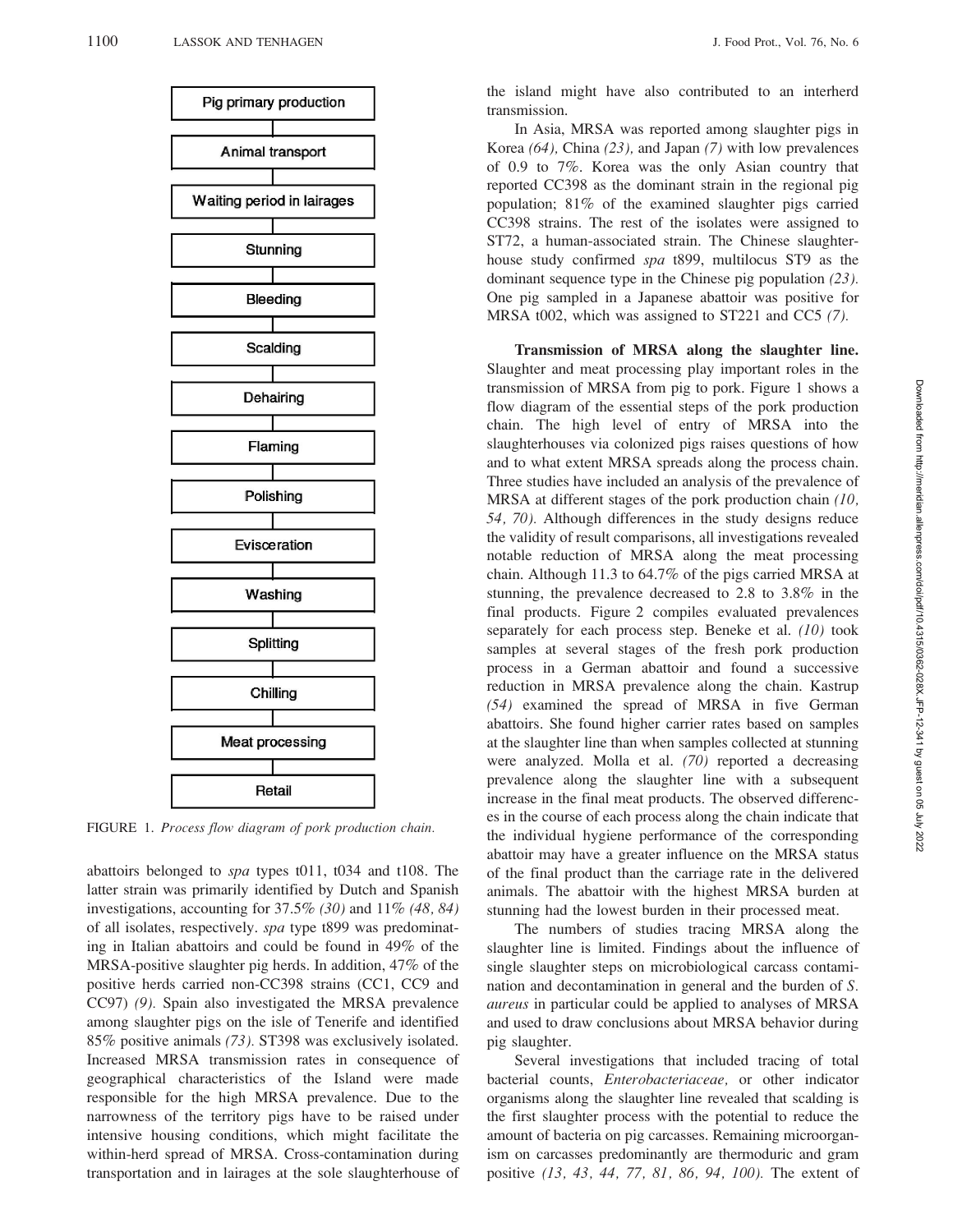

FIGURE 2. Prevalence of MRSA at different steps of the pork production chain.

microbial reduction depends on both the time and temperature conditions and the heat resistance of each microorganism. Scalding treatments usually are carried out at 60 to  $62^{\circ}$ C for 6 to 8 min (14, 95). Because S. aureus has a  $D_{55}$ -value of approximate 66 s, a significant reduction of MRSA during scalding is expected (12). Gill and Bryant (44) found that staphylococci can be consistently detected in minor amounts during successive processing steps. An analysis of the effect of certain production steps on the quantity of coagulasepositive S. aureus (CPS) on pig carcasses was conducted recently in two Swiss abattoirs (97). After bleeding, CPS was isolated from 96 to 100% of all carcasses, with counts of 2.5 to 3.5 log CFU  $\text{cm}^{-2}$ . Scalding for 5 and 8.5 min at 59 to  $62^{\circ}$ C reduced the number of CPS-positive carcasses to 18 and 20%, respectively, with counts around 1.0 log CFU  $cm^{-2}$ . Although one abattoir was able to maintain a low level of CPS contamination along the slaughter line, the proportion of CPS-positive carcasses at the second abattoir increased, with a proportion of 99% at the end of the line. Recontamination could mainly be attributed to the combined dehairing and singeing operations. The considerably different recontamination levels noted at these two abattoirs emphasizes the importance of effective hygiene strategies (97).

In general, dehairing is a critical processing step for cross-contamination during pig slaughter (44, 45, 77, 81). The mechanical treatment of the carcass with rotating scrapers and rubber flails leads to increased dissemination of porcine bacteria from mouth, nose, skin, and intestinal tract. While progressing through the dehairer, the scalded carcasses can get contaminated by the detritus that accumulates in the machine. Conventional dehairing equipment is difficult to clean, and when sanitization is insufficient a persistent microbiological flora can become established (86, 97). Hot water of 60 to  $62^{\circ}$ C that was sprayed on the carcass as it moved through the dehairer reduced the surface contamination (94, 95). Low concentrations of MRSA or other S. aureus strains in scalding water and the infrequent detection of MRSA-positive samples indicate a low impact of scalding water on cross-contamination of MRSA during the slaughter process (54, 96).

Singeing has been reported to decontaminate the surface of pig carcasses significantly, but published quantitative data differ widely. Using conventional automatic singeing systems with a passage of 10 to 15 s at  $900^{\circ}$ C, a 2.5- to 3-log reduction in total bacterial counts is achievable (13, 14, 77, 81). In contrast, some investigators reported that singeing had no effect on the microflora or even increased surface contamination; however, these results might be due to antiquated facilities or hygienic deficiencies (33, 97).

Various researchers indicated that the reduction in microorganisms achieved by singeing is frequently reversed by polishing. Polishing systems work with scrapers and nylon brushes, which are difficult to clean and therefore accumulate porcine microorganisms (77, 81, 94, 120). Depending on the singeing system used, certain sectors of the carcass might be insufficiently exposed to flaming, and surviving bacteria could be redistributed over the carcass during polishing (14, 44). The extent of recontamination with MRSA during polishing seems to depend on the cleanliness of the polisher and the effectiveness of the singeing process.

In various investigations, an increased amount of fecal bacteria was detected on the surface of carcasses after evisceration, and the intestinal tract was identified as the main source of contamination at this processing stage (81, 86, 97, 120). Because staphylococci and their resistant variants can regularly be isolated from porcine intestines (98), transmission from the intestines to muscle tissue can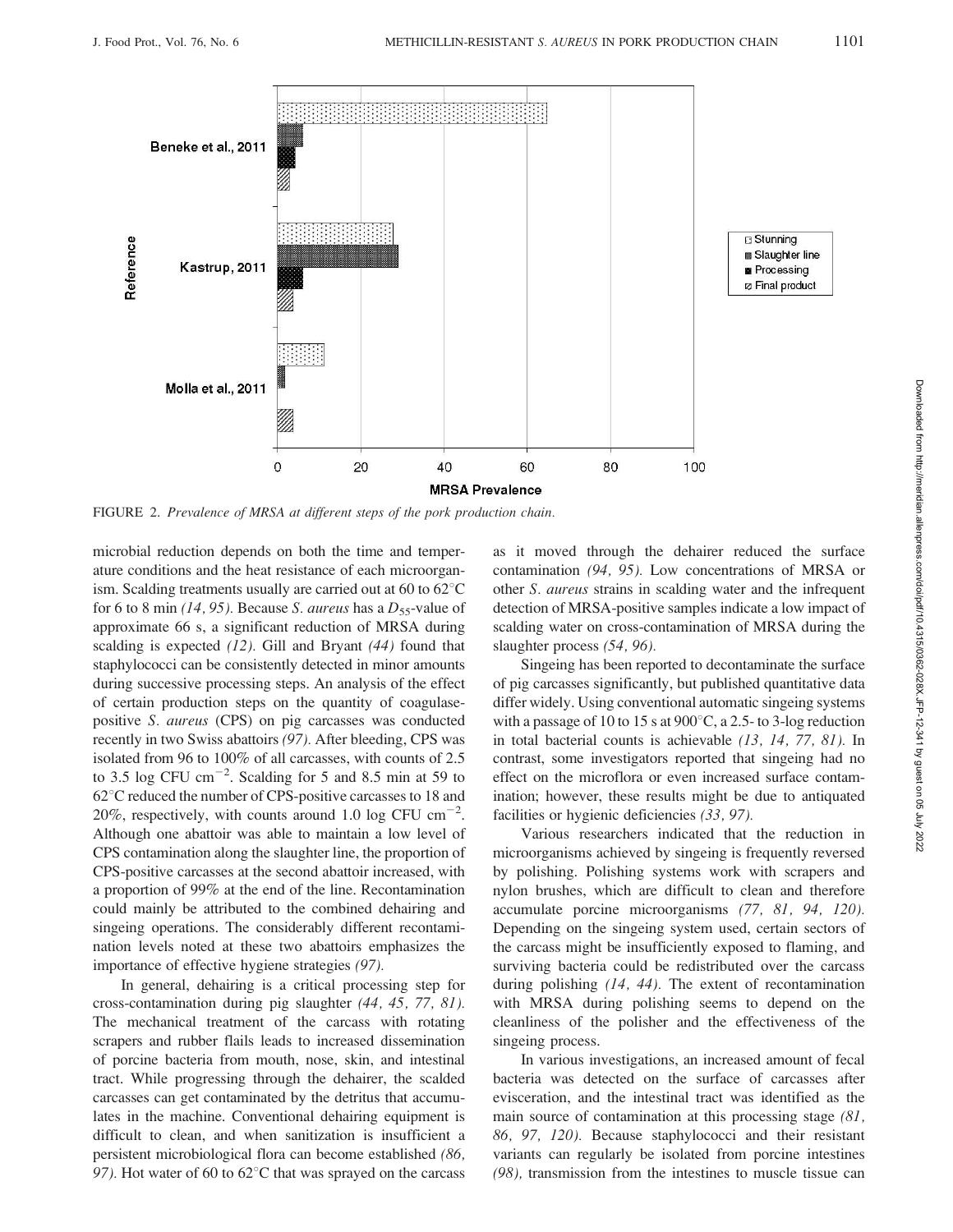also be expected. Postevisceration spraying with water is used to remove visible contaminants from carcasses before they enter the chiller. Investigations revealed that using water of  $85^{\circ}$ C for 20 s can decrease existing carcass contamination, whereas cold water merely distributes existing bacteria over the carcass surface  $(13, 46, 66)$ .

Contrasting results regarding the effect of slaughter processes on superficial S. aureus contamination of swine carcasses were obtained in hog slaughter plants in Iowa. The percentage of S. aureus–positive swabs increased linearly from 4.4% after singeing and polishing to 12.6% after 24 h of carcass chilling, and this increase was attributed to the increase in human handling at advanced slaughter stages (89). Investigations in a Brazilian abattoir did not reveal any significant influence of slaughter processes on the level of S. aureus isolated. Surface swabs were taken from carcasses after dehairing, before and after evisceration and splitting, and after 24 h of refrigeration. Bacterial counts of 1.2 to 1.5 log CFU  $cm^{-2}$  were obtained at each sampling point. Although the investigated slaughter line involved decontamination steps at which the carcasses were sprayed with 1.5 to 2.0 ppm of chlorine water and 0.85 to 3% lactic acid, no significant effect on the burden of S. aureus was noted (29).

To improve the microbiological status of pig carcasses at the end of the slaughter line, additional antimicrobial intervention technologies have been proposed. The application of hot water, steam, organic acids, chlorine, or various salts to porcine carcasses can reduce bacterial counts by as much as 2 log units (66). In accordance with article 3(2) of Regulation 853/2004 of the European Parliament laying down specific rules on the hygiene of foodstuffs (37), the decontamination of meat in abattoirs of the European Union is limited to the use of drinking water.

To inhibit proliferation of residual MRSA on carcasses, the surface temperature must be reduced as rapidly as possible. Under the terms of Regulation 853/2004, the temperature of the complete carcass must be reduced below  $7^{\circ}$ C before further processing unless the slaughter premises include a separate cutting area  $(37)$ . In the pork industry, pig carcasses are usually chilled overnight using either conventional single stage chilling regimes or alternative cooling technologies such as spray chilling, ice bank chilling in humid air at  $2^{\circ}$ C, and rapid or ultrarapid chilling, where carcasses are initially exposed to a prechilling period with air at  $-10$  to  $-30^{\circ}$ C (18, 52). S. aureus strains that originate from pigs or the environment do not grow at temperatures below  $6^{\circ}C$  (12). Spescha et al. (97) found that a 77% decrease in the proportion of S. aureus–positive carcasses and a quantitative reduction of S. aureus on the surface of carcasses were achieved after chilling. Freeze chilling (at temperatures of  $-10$  to  $-25^{\circ}$ C for 45 to 60 min, followed by chilling at  $2^{\circ}$ C for 23 h) reduced *S. aureus* by 1 log CFU cm<sup> $-2$ </sup> on untrimmed carcasses (20).

Meat processing. After carcasses leave the slaughterhouse chillers, residual MRSA on carcass surfaces can be transmitted during further processing via human hands, cutting tools, and any surfaces with direct meat contact. The increase in manual handling during processing also can facilitate the entry of human MRSA strains into the production units. A Swiss meat processing plant reported the presence of S. aureus on 22.7% of the received chilled pork hindquarters from 18 European suppliers, with bacterial counts of 0.1 to 2 log CFU cm<sup>-2</sup> (92). The contaminated pork was traced back to few specific abattoirs, confirming that the burden of staphylococci on pork is influenced by the slaughter process.

A significant reduction of the initial MRSA counts on meat loins can result from the removal of surface tissue during the trimming procedure (89). While investigating German pork processing units, Kastrup (54) determined a MRSA detection frequency of 6% on meat trimmings, 2% on processing equipment, and 5% on employees. Because the detection of MRSA-positive meat trimmings was always connected with MRSA-positive environmental or hand swabs, transmission of MRSA along the line was expected. Molecular typing of the isolates confirmed this suspicion; all MRSA from meat, plant environment, and hands were identified as spa t011. With 4.2% MRSA-positive meat samples, Beneke et al. (10) obtained a similar detection rate in the processing area of a German abattoir. MRSA-positive environmental swabs were obtained only in the slaughter area, whereas swabbed processing utensils did not contain MRSA. In general, S. aureus remains viable on stainless steal surfaces and hence might present a recontamination hazard for considerable periods of time. In an experimental setting, S. aureus at a contamination level of 5 to 7 log CFU/ 100 cm<sup>2</sup> was detectable on dry stainless steel for at least 96 h. Even at lower initial levels of 3 log CFU/100  $\text{cm}^2$ , S. aureus could be isolated within 48 h (60). In The Netherlands, de Jonge et al. (27) assessed the presence of MRSA in three meat processing facilities and two institutional kitchens. MRSA was not isolated from any human nose or hand swabs, but 31 participants (33%) carried methicillin-susceptible S. aureus. Five meat samples (14.3%) were contaminated with MRSA. The selection of analyzed meat contained 10 pork samples, 2 (20%) of which were positive for MRSA spa t011.

Final product. When MRSA is present in the pig population of a country, it can also be recovered from corresponding final products at retail. Table 4 gives an overview of published investigations of the MRSA prevalence among pork and pig meat products.

In Europe, MRSA-positive pork and pig meat products were reported from Denmark (1), Germany (10, 19, 54, 91), Spain (68), and The Netherlands (26, 107), with prevalences of 1.8 to 15.8%. Combining the MRSA detection rates of different final product types, minced pig meat portions were twice as likely to be MRSA positive than were fresh pork samples; this difference could be due to the processing method (19, 91). Because minced meat is usually made of meat from several animals, the probability of any MRSA entry increases with the number of carcasses used when carcass contamination rates are assumed to be constant. Mincing of meat is associated with an increase in surface area, which might improve growth conditions for S. aureus.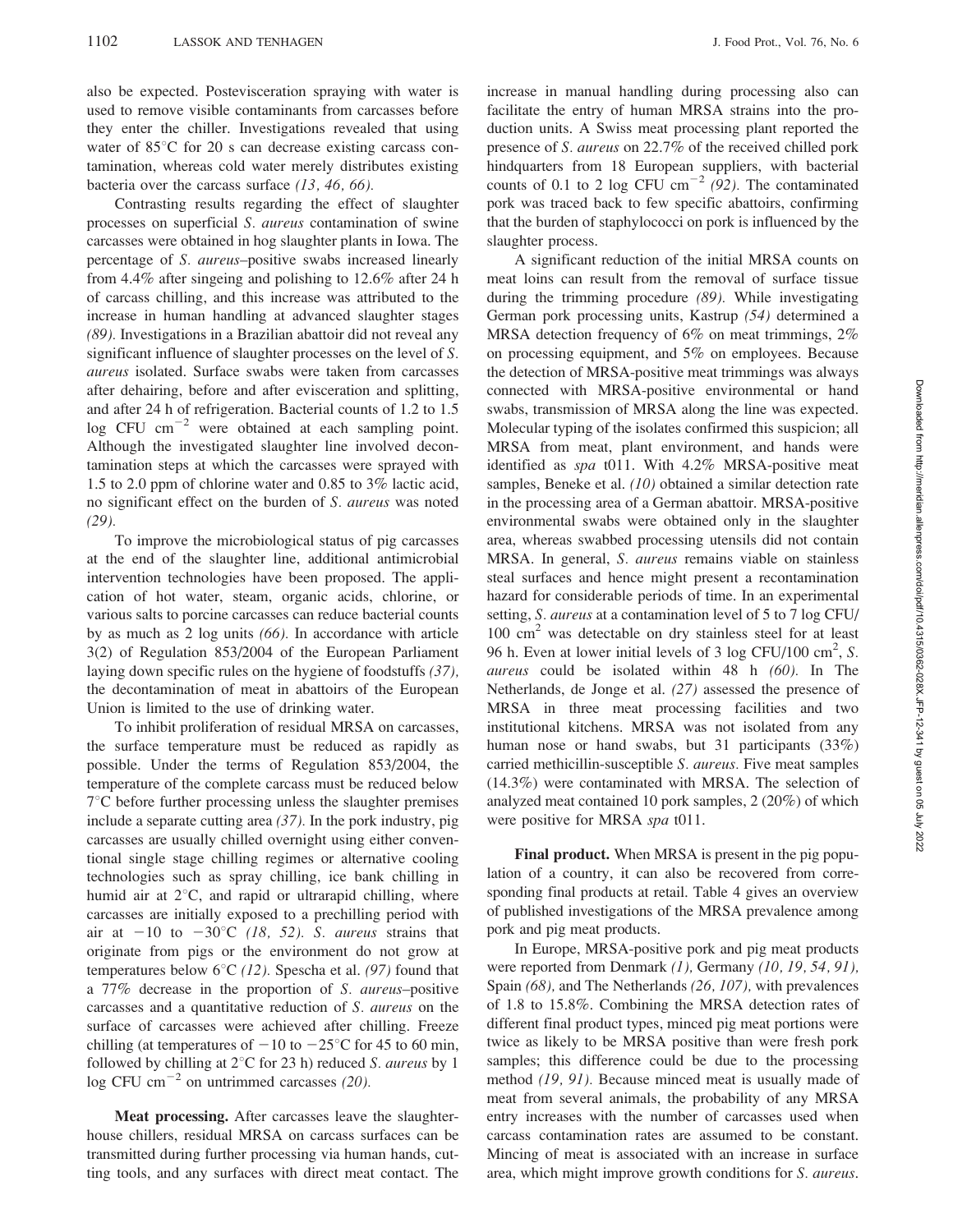TABLE 4. Prevalence of MRSA among pork and pig meat products

|                      | Samples    |                             |            |                |  |
|----------------------|------------|-----------------------------|------------|----------------|--|
| Country              | No. tested | No. positive                | % positive | Reference      |  |
| Europe               |            |                             |            |                |  |
| Denmark              | 153        | 7                           | 4.6        | $\overline{I}$ |  |
| Germany              | 925        | 146                         | 15.8       | 19             |  |
| Germany              | 454        | 8                           | 1.8        | 91             |  |
| Germany              | 71         | 2                           | 2.8        | 10             |  |
| Germany              | 26         | 1                           | 3.8        | 54             |  |
| Spain                | 55         | 1                           | 1.8        | 68             |  |
| The Netherlands      | 79         | 2                           | 2.5        | 108            |  |
| The Netherlands      | 309        | 33                          | 10.7       | 26             |  |
| North America        |            |                             |            |                |  |
| Canada               | 230        | 22                          | 9.6        | 113            |  |
| Canada               | 402        | 31                          | 7.7        | 115            |  |
| <b>United States</b> | 26         | 1                           | 3.8        | 112            |  |
| <b>United States</b> | 90         | 5                           | 5.6        | 85             |  |
| <b>United States</b> | 55         | $\mathcal{D}_{\mathcal{L}}$ | 3.6        | 50             |  |
| <b>United States</b> | 395        | 26                          | 6.6        | 78             |  |
| Asia                 |            |                             |            |                |  |
| Hong Kong            | 200        | 43                          | 21.5       | 79             |  |
| Korea                | 56         | 4                           | 7.1        | 65             |  |

In accordance with the regional spa type distribution in primary production and at slaughterhouses, most of the MRSA isolates could be assigned to spa t011 and t034. spa t108 was found only among Dutch food samples. MRSApositive samples from pork imported into Denmark indicated the presence of MRSA in other European countries, such as Poland and France  $(1)$ . In the United States (50, 78, 85, 112, 113, 115) and Canada (113, 115), MRSA was isolated from 3.6 to 9.6% of pig meat products. The majority of MRSA strains in U.S. pork products belonged either to the widespread hospital-acquired sequence type USA100 (ST5) or to USA300 (ST8), which is the most common CA-MRSA strain in the United States. ST398 was not widespread in U.S. meat. The reviewed investigations indicate that MRSA in the U.S. pork chain is probably the result of human contamination (50, 85, 112). No significant difference in the prevalence of MRSA was observed when comparing pork samples from animals raised on conventional farms and those from animals raised on alternative farms without antibiotics (78). Three main MRSA clones were identified in Canada after molecular typing. Most of the MRSA were identified as Canadian epidemic MRSA-5 and MRSA-2, which are humanassociated strains corresponding to ST8/USA300 and ST5/ USA100, respectively. Only a minor proportion of isolates were identified as *spa* t034, assigned to CC398 (113, 115). Results from a quantitative MRSA analysis revealed that 60% of the MRSA-positive samples had levels of 1.3 log CFU/g. The remaining contamination was 1.5 to 3.6 log CFU/g. In contrast to the European findings, the Canadian pork chops were twice as likely to be MRSA positive than the sampled minced meat portions (113). In Asia, MRSA was reported on retail pork from Korea and Hong Kong with prevalences of 7.1 and 21.5%, respectively (65, 79). According to results at Chinese abattoirs, Chinese pork products sampled at Hong Kong markets predominantly carried MRSA of spa t899, assigned to ST9 (79). In Korea, MRSA ST72 was exclusively recovered from pork at retail (65). Because ST398 is the dominant type in the Korean pig population (64) and ST72 is the most prevalent type of CA-MRSA among humans in Korea (8), contamination during processing via staff members is the most probable explanation for the ST72 recovered from the retail pork samples.

#### PUBLIC HEALTH RELEVANCE

Results of several investigations have verified that the presence of LA-MRSA on pig farms constitutes a substantial health risk for farmers and veterinarians who come into contact with colonized animals, their excretions, and contaminated dust (25, 102). Several researchers have found that MRSA CC398 can cause serious diseases such as endocarditis, pneumonia, and urinary tract, wound, and soft tissue infections (6, 34, 67, 87). The incidence of CC398 detection in hospitals and the proportion of MRSA infections caused by LA genetic types seems to be correlated with the regional density of livestock farming (107, 109). In Germany, the proportion of LA-MRSA among MRSA strains isolated from humans is increasing (90).

The wide dissemination of LA-MRSA in pig meat products has been demonstrated, but the public health relevance of contaminated meat remains unclear. MRSA colonization via handling or consumption of contaminated food seems to be very rare but not impossible. Only two clinical MRSA outbreaks have been traced to the consumption of contaminated meat, but both incidences were associated with non-CC398 strains. In the first case, a severely immunocompromised patient suffered from septicemia after ingestion of MRSA-contaminated food. The causative MRSA strain was subsequently transmitted to several other patients via a colonized nurse (57). The second incidence was a typical food intoxication caused by coleslaw, which was contaminated with toxin-producing MRSA strains (53). Investigations among professional meat handlers in The Netherlands revealed that even highfrequency exposure resulted in a low colonization rate of not more than 3% (27). Contaminated meat could be a vehicle for the community spread of LA-MRSA, but when standard recommendations for hygienic handling and sufficient heating of raw meat are followed, the risk should be greatly reduced if not eliminated.

The number of LA-MRSA strains in meat might be another reason for the restricted transmission rate. Reliable quantitative data concerning LA-MRSA in pork and pig meat products are not available, although some evidence suggests that the number of MRSA strains in meat is low. In a Canadian quantitative study of different types of retail meat, researchers identified low levels of Canadian epidemic MRSA-2, with 37% of samples below the detection threshold (113); most quantifiable samples contained  $\langle 2 \log CFU/g$ . During quantitative investigations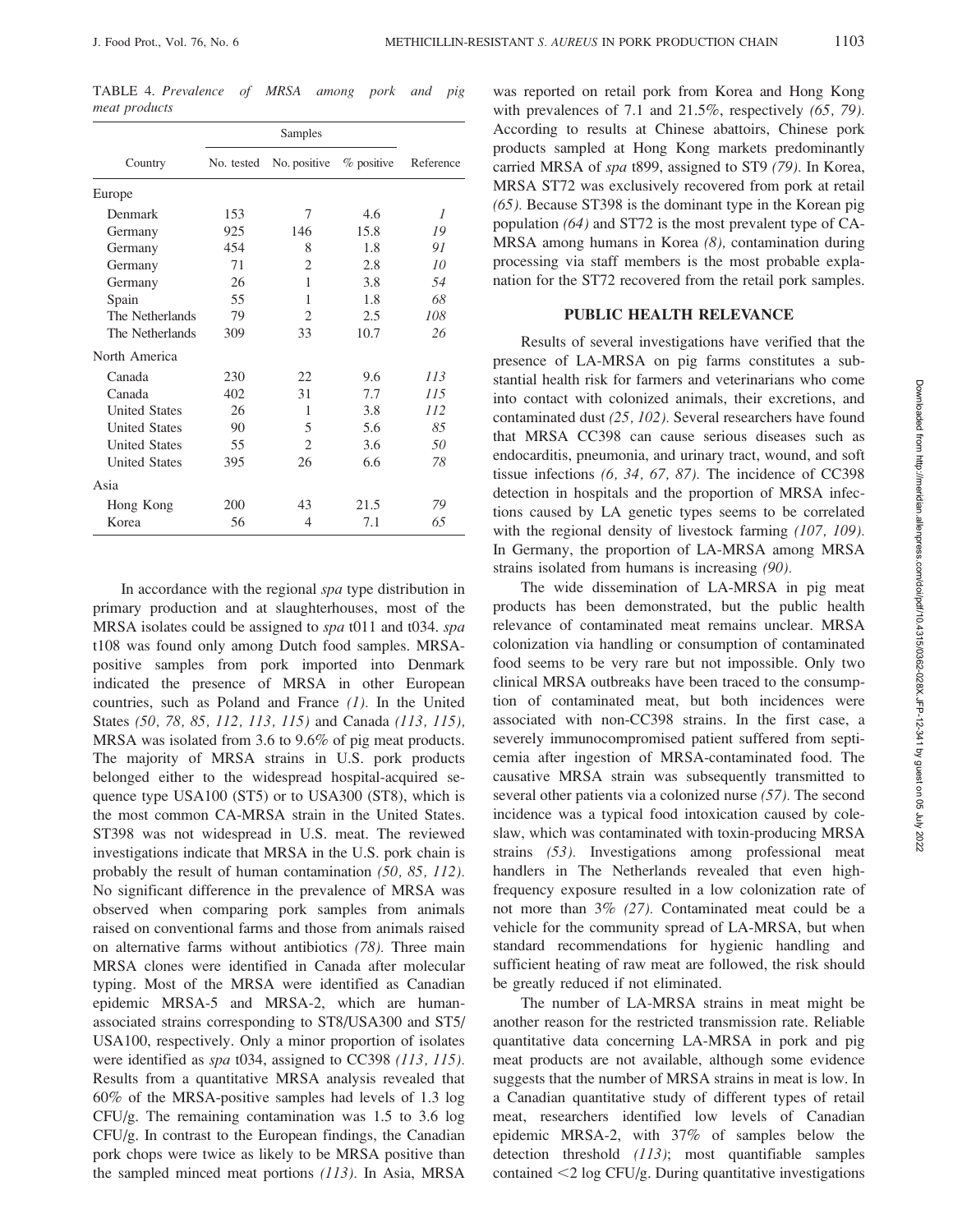in The Netherlands, the isolation of MRSA from meat products was possible only when a sensitive preenrichment protocol was used (108). However, permanent MRSA colonization or infectious disease from consumption or handling of MRSA-contaminated meat may be possible; the required infection dose has not yet been determined. Another reason for the discrepancy between the high detection frequency of MRSA CC398 and the low number of infectious disease cases caused by this type of strain might be the lack of clinically important virulence factors (4, 59). Although the burden of infectious diseases associated with LA-MRSA has been low, continual surveillance is important because the pathogenicity potential of CC398 can evolve by insertion of additional genes. In China, five PVL-positive MRSA ST398 isolates were associated with lung and wound infections in hospitalized patients (119). The Robert Koch Institute (88) recently reported two PVL-positive methicillin-susceptible ST398 isolates from cases of recurrent furunculosis in Germany. In Italy, a worker at a dairy farm suffered from severe sepsis due to infection with MRSA ST398, and although the isolated strain did not harbor PVL-encoding genes, its virulence resembled that of PVL-positive strains.

## **CONCLUSIONS**

MRSA has been isolated at consecutive steps in the pork production chain. Because longitudinal interventions are rare, results of various prevalence studies conducted with the same regional and temporal parameters were used to draw conclusions about the dynamics of MRSA spread along the pig processing line. However, differences in study design limit the comparability of the results. To classify pig herds as MRSA positive, a variable number of environmental dust samples, nasal swabs, perianal swabs, or a combination of these samples was used. Investigations at the retail level included samples of different numbers of pork and pig meat products of variable weight, which were analyzed either directly after one or two enrichment steps or indirectly using swab or rinse samples. The use of different laboratory protocols for MRSA isolation and identification, antimicrobial susceptibility testing, and molecular characterization of the strains additionally hamper result comparisons across studies. Despite all these differences, the results of the reviewed investigations were similar in the considerable decrease in the detection frequency of MRSA along the chain from pigs at stunning to the final retail product.

Pig herds are an important reservoir for MRSA. Animal age, herd or farm size, farm type, and animal replacement policy have a significant influence on the transmission of MRSA within and between the herds. Farm level sampling in general can provide precise information about the epidemiology of MRSA in pig primary production. However, because of small sample sizes, most of the reviewed investigations only provided evidence of a porcine MRSA reservoir and the presence of different genetic variants in the different countries. The national prevalence and diversity of MRSA in swine herds cannot be assessed on the basis of most available data sets. Sampling of pigs at the abattoir before or shortly after stunning is an appropriate way to evaluate the full extent of MRSA entry into the slaughter process. However, conclusions cannot be drawn directly about the prevalence in the pig population as whole because MRSA transmission during transport and in lairages may occur.

With the delivery of MRSA-positive pigs to the abattoirs, the pathogen is able to enter the food chain. Because of the absence of specific clinical symptoms, MRSApositive animals cannot be identified and separated from other slaughter animals to reduce cross-contamination. Nevertheless, the standard pig slaughter process seems to reduce MRSA contamination along the processing line. Steps such as superficial heat treatments by scalding and flaming can significantly diminish the amount of MRSA on carcasses. However, residual MRSA can become redistributed over the carcass during dehairing and polishing via surface treatment machinery. Recontamination might also occur via fecal contamination at evisceration. The increase in manual handling during processing facilitates the entry of human MRSA strains into the production units. Molecular characterization of MRSA strains isolated along the production chain revealed regional differences in the distribution of genetic clones. Because identical MRSA clones are predominant both in pigs at farm or at slaughter and in retail pork, MRSA on final pig products seems to originate from animal sources and is transmitted along the pork production chain.

The slaughter process must be evaluated to identify critical steps for MRSA transmission. By optimizing processes for carcass decontamination and avoiding recontamination by implementation of effective cleaning and personal hygiene management, MRSA transmission from animal to meat products can be minimized.

### ACKNOWLEDGMENT

This work was carried out within the Project MedVet-Staph funded by the German Bundesministerium für Bildung und Forschung, grant 01Kl1014C.

#### **REFERENCES**

- 1. Agerso, Y., H. Hasman, L. M. Cavaco, K. Pedersen, and F. M. Aarestrup. 2012. Study of methicillin resistant Staphylococcus aureus (MRSA) in Danish pigs at slaughter and in imported retail meat reveals a novel MRSA type in slaughter pigs. Vet. Microbiol. 157:246–250.
- 2. Alt, K., A. Fetsch, A. Schroeter, B. Guerra, J. Hammerl, S. Hertwig, N. Senkov, A. Geinets, C. Mueller-Graf, J. Braeunig, A. Kaesbohrer, B. Appel, A. Hensel, and B. A. Tenhagen. 2011. Factors associated with the occurrence of MRSA CC398 in herds of fattening pigs in Germany. BMC Vet. Res. 7:69.
- 3. Anukool, U., C. E. O'Neill, B. Butr-Indr, P. M. Hawkey, W. H. Gaze, and E. M. H. Wellington. 2011. Meticillin-resistant Staphylococcus aureus in pigs from Thailand. Int. J. Antimicrob. Agents 38:86–87.
- 4. Argudin, M. A., B. A. Tenhagen, A. Fetsch, J. Sachsenroder, A. Kasbohrer, A. Schroeter, J. A. Hammerl, S. Hertwig, R. Helmuth, J. Braunig, M. C. Mendoza, B. Appel, M. R. Rodicio, and B. Guerra. 2011. Virulence and resistance determinants of German Staphylococcus aureus ST398 isolates from nonhuman sources. Appl. Environ. Microbiol. 77:3052–3060.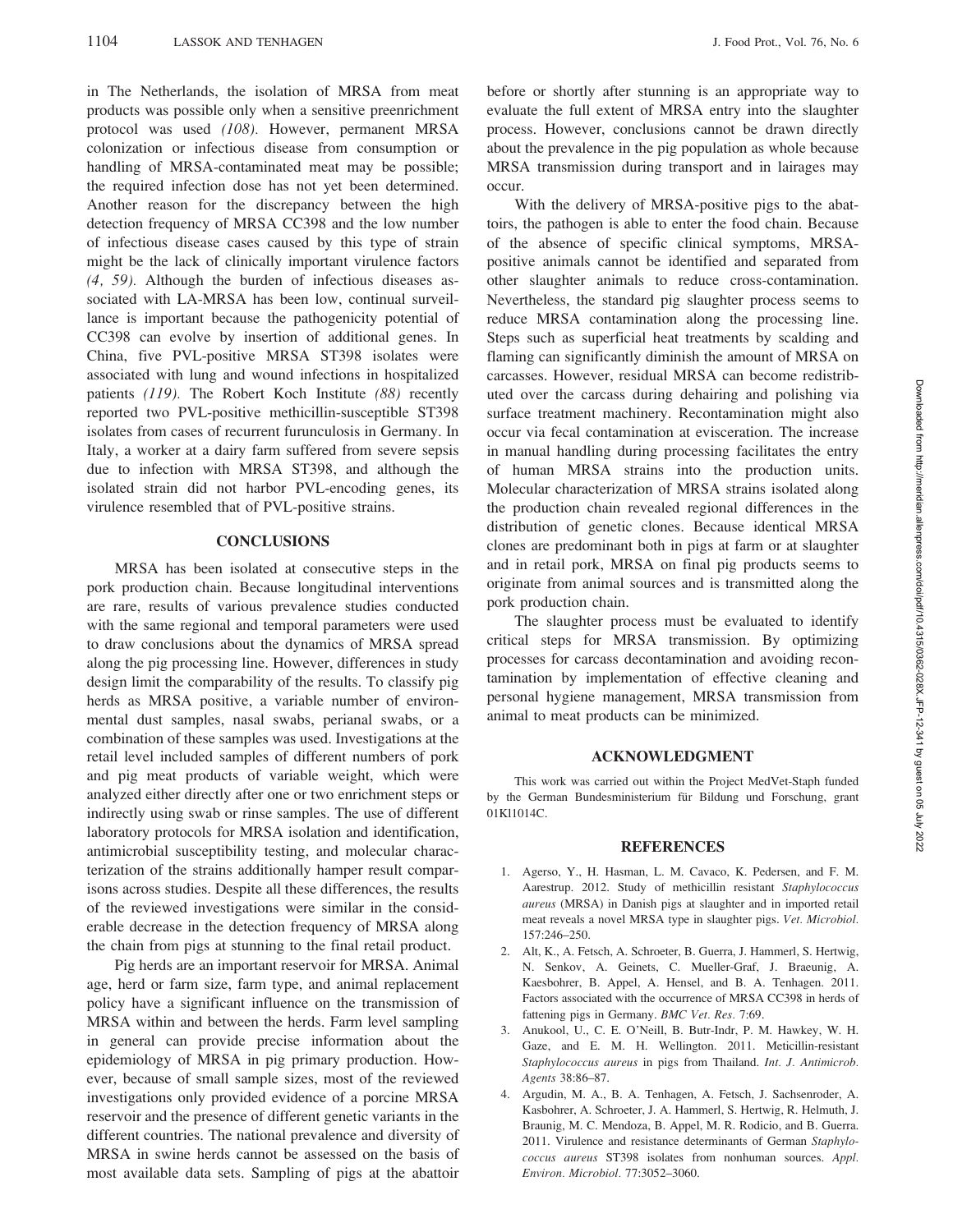- 5. Arriola, C. S., M. E. Güere, J. Larsen, R. L. Skov, R. H. Gilman, A. E. Gonzalez, and E. K. Silbergeld. 2011. Presence of methicillinresistant Staphylococcus aureus in pigs in Peru. PloS ONE 6: e28529.
- 6. Aspiroz, C., C. Lozano, A. Vindel, J. J. Lasarte, M. Zarazaga, and C. Torres. 2010. Skin lesion caused by ST398 and ST1 MRSA, Spain. Emerg. Infect. Dis. 16:157–159.
- 7. Baba, K., K. Ishihara, M. Ozawa, Y. Tamura, and T. Asai. 2010. Isolation of meticillin-resistant Staphylococcus aureus (MRSA) from swine in Japan. Int. J. Antimicrob. Agents 36:352–354.
- 8. Bae, I. G., J. S. Kim, S. Kim, S. T. Heo, C. Chang, and E. Y. Lee. 2010. Genetic correlation of community-associated methicillinresistant Staphylococcus aureus strains from carriers and from patients with clinical infection in one region of Korea. J. Korean Med. Sci. 25:197–202.
- 9. Battisti, A., A. Franco, G. Merialdi, H. Hasman, M. Iurescia, R. Lorenzetti, F. Feltrin, M. Zini, and F. M. Aarestrup. 2010. Heterogeneity among methicillin-resistant Staphylococcus aureus from Italian pig finishing holdings. Vet. Microbiol. 142:361–366.
- 10. Beneke, B., S. Klees, B. Stuhrenberg, A. Fetsch, B. Kraushaar, and B. A. Tenhagen. 2011. Prevalence of methicillin-resistant Staphylococcus aureus in a fresh meat pork production chain. J. Food Prot. 74:126–129.
- 11. Bens, C. C. P. M., A. Voss, and C. H. W. Klaassen. 2006. Presence of a novel DNA methylation enzyme in methicillin-resistant Staphylococcus aureus isolates associated with pig farming leads to uninterpretable results in standard pulsed-field gel electrophoresis analysis. J. Clin. Microbiol. 44:1875–1876.
- 12. Bergdoll, M. S. 1989. Staphylococcus aureus, p. 463–524. In M. P. Doyle (ed.), Foodborne bacterial pathogens. Marcel Dekker, New York.
- 13. Bolton, D. J., R. A. Pearce, J. J. Sheridan, I. S. Blair, D. A. McDowell, and D. Harrington. 2002. Washing and chilling as critical control points in pork slaughter hazard analysis and critical control point (HACCP) systems. J. Appl. Microbiol. 92:893–902.
- 14. Borch, E., T. Nesbakken, and H. Christensen. 1996. Hazard identification in swine slaughter with respect to foodborne bacteria. Int. J. Food Microbiol. 30:9–25.
- 15. Broens, E. M., E. A. M. Graat, P. J. Van der Wolf, A. W. van de Giessen, and M. C. M. de Jong. 2011. Prevalence and risk factor analysis of livestock associated MRSA–positive pig herds in The Netherlands. Prev. Vet. Med. 102:41–49.
- 16. Broens, E. M., E. A. M. Graat, P. J. Van der Wolf, A. W. van de Giessen, and M. C. M. de Jong. 2011. Transmission of methicillin resistant Staphylococcus aureus among pigs during transportation from farm to abattoir. Vet. J. 189:302-305.
- 17. Broens, E. M., E. A. M. Graat, P. J. Van der Wolf, A. W. van de Giessen, E. van Duijkeren, J. A. Wagenaar, A. van Nes, D. J. Mevius, and M. C. M. de Jong. 2011. MRSA CC398 in the pig production chain. Prev. Vet. Med. 98:182–189.
- 18. Brown, T., and S. J. James. 1992. Process design data for pork chilling. Int. J. Refrig. 15:281–289.
- 19. Bundesamt für Verbraucherschutz und Lebensmittelsicherheit. 2010. Berichte zur Lebensmittelsicherheit 2009. BVL reporte. Bundesamt für Verbraucherschutz und Lebensmittelsicherheit, Berlin.
- 20. Carr, M. A., L. D. Thompson, M. F. Miller, C. Boyd Ramsey, and C. S. Kaster. 1998. Chilling and trimming effects on the microbial populations of pork carcasses. J. Food Prot. 61:487–489.
- 21. Catry, B., E. van Duijkeren, M. C. Pomba, C. Greko, M. A. Moreno, S. Pyölälä, M. Rusauskas, P. Sanders, E. J. Threlfall, F. Ungemach, K. Törneke, C. Munêoz-Madero, and J. Torren-Edo. 2010. Reflection paper on MRSA in food-producing and companion animals: epidemiology and control options for human and animal health. Epidemiol. Infect. 138:626–644.
- 22. Crombé, F., G. Willems, M. Dispas, M. Hallin, O. Denis, C. Suetens, B. Gordts, M. Struelens, and P. Butaye. 2012. Prevalence and antimicrobial susceptibility of methicillin-resistant Staphylococcus aureus among pigs in Belgium. Microb. Drug Resist. 18: 125–131.
- 23. Cui, S., J. Li, C. Hu, S. Jin, F. Li, Y. Guo, L. Ran, and Y. Ma. 2009. Isolation and characterization of methicillin-resistant Staphylococcus aureus from swine and workers in China. J. Antimicrob. Chemother. 64:680–683.
- 24. Cuny, C., A. W. Friedrich, and W. Witte. 2012. Absence of livestock-associated methicillin-resistant Staphylococcus aureus clonal complex CC398 as a nasal colonizer of pigs raised in an alternative system. Appl. Environ. Microbiol. 78:1296–1297.
- 25. Cuny, C., R. Nathaus, F. Layer, B. Strommenger, D. Altmann, and W. Witte. 2009. Nasal colonization of humans with methicillinresistant Staphylococcus aureus (MRSA) CC398 with and without exposure to pigs. PloS ONE 4:e6800.
- 26. de Boer, E., J. T. M. Zwartkruis-Nahuis, B. Wit, X. W. Huijsdens, A. J. de Neeling, T. Bosch, R. A. A. van Oosterom, A. Vila, and A. E. Heuvelink. 2009. Prevalence of methicillin-resistant Staphylococcus aureus in meat. Int. J. Food Microbiol. 134:52–56.
- 27. de Jonge, R., J. E. Verdier, and A. H. Havelaar. 2010. Prevalence of meticillin-resistant Staphylococcus aureus amongst professional meat handlers in the Netherlands, March–July 2008. Euro Surveill. 15(46):pii:19712.
- 28. de Lencastre, H., D. Oliveira, and A. Tomasz. 2007. Antibiotic resistant Staphylococcus aureus: a paradigm of adaptive power. Curr. Opin. Microbiol. 10:428–435.
- 29. De Lima, E. D. S. C., P. S. D. A. Pinto, J. L. Dos Santos, M. C. D. Vanetti, P. D. Bevilacqua, L. P. De Almeida, M. S. Pinto, and F. S. Dias. 2004. Isolation of Salmonella sp and Staphylococcus aureus at swine slaughtering as subsidy for HACCP, the hazard analysis and critical control point system. Pesqui. Vet. Bras. 24:185–190.
- 30. de Neeling, A. J., M. J. van den Broek, E. C. Spalburg, M. G. van Santen-Verheuvel, W. D. Dam-Deisz, H. C. Boshuizen, A. W. van de Giessen, E. van Duijkeren, and X. W. Huijsdens. 2007. High prevalence of methicillin resistant Staphylococcus aureus in pigs. Vet. Microbiol. 120:366–372.
- 31. Deurenberg, R. H., C. Vink, S. Kalenic, A. W. Friedrich, C. A. Bruggeman, and E. E. Stobberingh. 2007. The molecular evolution of methicillin-resistant Staphylococcus aureus. Clin. Microbiol. Infect. 13:222–235.
- 32. Devriese, L. A., L. R. Van Damme, and L. Fameree. 1972. Methicillin (cloxacillin)-resistant Staphylococcus aureus strains isolated from bovine mastitis cases. Zentbl. Veterinaermed. B 19: 598–605.
- 33. Dockerty, T. R., H. W. Ockerman, V. R. Cahill, L. E. Kunkle, and H. H. Weiser. 1970. Microbial level of pork skin as affected by the dressing process. J. Anim. Sci. 30:884–890.
- 34. Ekkelenkamp, M. B., M. Sekkat, N. Carpaij, A. Troelstra, and M. J. M. Bonten. 2006. Endocarditis due to meticillin-resistant Staphylococcus aureus originating from pigs. Ned. Tijdschr. Geneeskd. 150:2442–2447.
- 35. Enright, M. C., N. P. J. Day, C. E. Davies, S. J. Peacock, and B. G. Spratt. 2000. Multilocus sequence typing for characterization of methicillin-resistant and methicillin-susceptible clones of Staphylococcus aureus. J. Clin. Microbiol. 38:1008–1015.
- 36. Enright, M. C., D. A. Robinson, G. Randle, E. J. Feil, H. Grundmann, and B. G. Spratt. 2002. The evolutionary history of methicillin-resistant Staphylococcus aureus (MRSA). Proc. Natl. Acad. Sci. USA 99:7687–7692.
- 37. European Commission. 2004. Regulation (EC) no 853/2004 of the European Parliament and the Council of 29 April 2004 laying down specific hygiene rules for on the hygiene of foodstuffs. Available at: http://eur-lex.europa.eu/LexUriServ/LexUriServ.do?uri=OJ:L:2004: 139:0055:0205:DE:PDF. Accessed 20 June 2012.
- 38. European Food Safety Authority. 2009. Analysis of the baseline survey on the prevalence of methicillin-resistant Staphylococcus aureus (MRSA) in holdings with breeding pigs, in the EU, 2008 (1). Part A. MRSA prevalence estimates. EFSA J. 7:1376–1467.
- 39. European Food Safety Authority. 2010. Analysis of the baseline survey on the prevalence of methicillin-resistant Staphylococcus aureus(MRSA) in holdings with breeding pigs, in the EU, 2008. Part B. Factors associated with MRSA contamination of holdings. EFSA J. 8:1597–1663.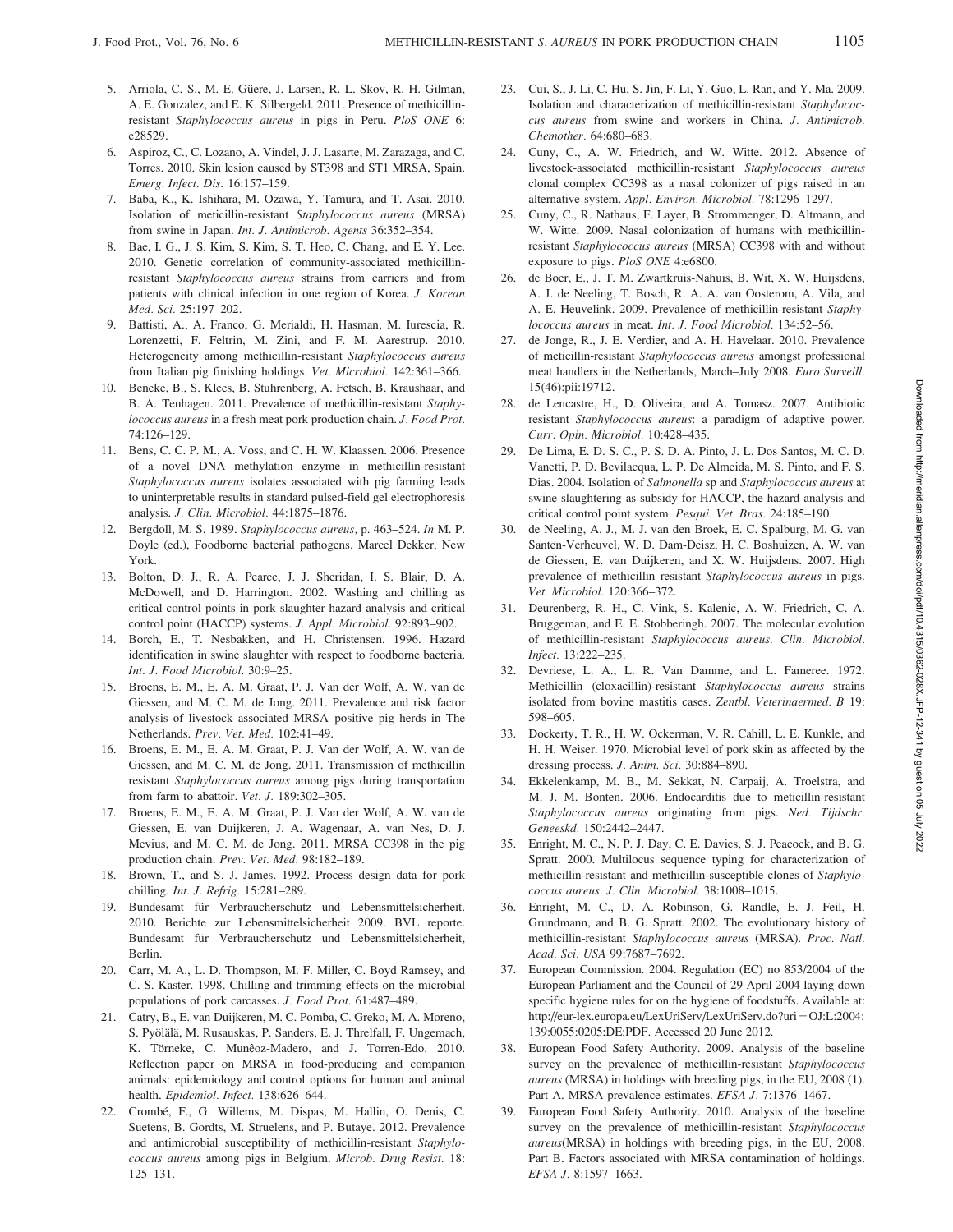- 40. Fluit, A. C. 2012. Livestock-associated Staphylococcus aureus. Clin. Microbiol. Infect. 18:735–744.
- 41. Frénay, H. M. E., A. E. Bunschoten, L. M. Schouls, W. J. Van Leeuwen, C. M. J. E. Vandenbroucke-Grauls, J. Verhoef, and F. R. Mooi. 1996. Molecular typing of methicillin-resistant Staphylococcus aureus on the basis of protein A gene polymorphism. Eur. J. Clin. Microbiol. Infect. Dis. 15:60–64.
- 42. Frick, J. E. 2010. Prävalenz Methicillin-resistenter Staphylococcus aureus (MRSA) in bayerischen Schweinebeständen. Ph.D. dissertation. Ludwig-Maximilians University, Munich.
- 43. Gerats, G. E., J. M. A. Snijders, and J. G. Van Logtestijn. 1981. Slaughter techniques and bacterial contamination of pig carcasses, p. 198–200. In Proceedings of the 27th European Meeting of Meat Research Workers, Vienna.
- 44. Gill, C. O., and J. Bryant. 1992. The contamination of pork with spoilage bacteria during commercial dressing, chilling and cutting of pig carcasses. Int. J. Food Microbiol. 16:51–62.
- 45. Gill, C. O., and J. Bryant. 1993. The presence of Escherichia coli, Salmonella and Campylobacter in pig carcass dehairing equipment. Food Microbiol. 10:337–344.
- 46. Gill, C. O., D. S. McGinnis, J. Bryant, and B. Chabot. 1995. Decontamination of commercial, polished pig carcasses with hot water. Food Microbiol. 12:143–149.
- 47. Gillaspy, A. F., and J. J. Landolo. 2009. Staphylococcus, p. 293– 303. In J. Lederberg, M. Alexander, B. R. Bloom, D. A. Hopwood, R. Hull, B. H. Iglewski, S. G. Oliver, M. Schaechter, and W. C. Summers (ed.), Encyclopedia of microbiology. Elsevier Science Academic Press, Burlington, VT.
- 48. Gomez-Sanz, E., C. Torres, C. Lozano, R. Fernández-Pérez, C. Aspiroz, F. Ruiz-Larrea, and M. Zarazaga. 2010. Detection, molecular characterization, and clonal diversity of methicillinresistant Staphylococcus aureus CC398 and CC97 in Spanish slaughter pigs of different age groups. Foodborne Pathog. Dis. 7: 1269–1277.
- 49. Habrun, B., I. Racic, R. Beck, A. Budimir, M. Benic, G. Kompes, S. Spicic, and Z. Cvetnic. 2011. The presence of methicillin-resistant Staphylococcus aureus on large pig breeding farms in Croatia. Acta Vet. Hung. 59:419–425.
- 50. Hanson, B. M., A. E. Dressler, A. L. Harper, R. P. Scheibel, S. E. Wardyn, L. K. Roberts, J. S. Kroeger, and T. C. Smith. 2011. Prevalence of Staphylococcus aureus and methicillin-resistant Staphylococcus aureus (MRSA) on retail meat in Iowa. J. Infect. Public Health 4:169–174.
- 51. Huber, H., S. Koller, N. Giezendanner, R. Stephan, and C. Zweifel. 2010. Prevalence and characteristics of meticillin-resistant Staphylococcus aureus in humans in contact with farm animals, in livestock, and in food of animal origin, Switzerland, 2009. Euro Surveill. 15:7–10.
- 52. James, S. 1996. The chill chain "from carcass to consumer." Meat Sci. 43:S203–S216.
- 53. Jones, T. F., M. E. Kellum, S. S. Porter, M. Bell, and W. Schaffner. 2002. An outbreak of community-acquired foodborne illness caused by methicillin-resistant Staphylococcus aureus. Emerg. Infect. Dis. 8:82–84.
- 54. Kastrup, G. N. 2011. Untersuchung zum Vorkommen Meticillinresistenter Staphylococcus aureus entlang der Schlachtlinie und im Zerlegebereich bei der Gewinnung roher Fleischwaren von Schweinen. Ph.D. dissertation. University of Veterinary Medicine, Hannover, Germany.
- 55. Khalid, K. A., Z. Zakaria, O. P. Toung, and S. McOrist. 2009. Low levels of meticillin resistant Staphylococcus aureus in pigs in Malaysia. Vet. Rec. 164:626–627.
- 56. Khanna, T., R. Friendship, C. Dewey, and J. S. Weese. 2008. Methicillin resistant Staphylococcus aureus colonization in pigs and pig farmers. Vet. Microbiol. 128:298–303.
- 57. Kluytmans, J., W. van Leeuwen, W. Goessens, R. Hollis, S. Messer, L. Herwaldt, H. Bruining, M. Heck, J. Rost, N. van Leeuwen, A. van Belkum, and H. Verbrugh. 1995. Food-initiated outbreak of methicillin-resistant Staphylococcus aureus analyzed by pheno- and genotyping. J. Clin. Microbiol. 33:1121–1128.
- 58. Kluytmans, J. A. J. W., and H. F. L. Wertheim. 2005. Nasal carriage of Staphylococcus aureus and prevention of nosocomial infections. Infection 33:3–8.
- 59. Köck, R., J. Harlizius, N. Bressan, R. Laerberg, L. H. Wieler, W. Witte, R. H. Deurenberg, A. Voss, K. Becker, and A. W. Friedrich. 2009. Prevalence and molecular characteristics of methicillinresistant Staphylococcus aureus (MRSA) among pigs on German farms and import of livestock-related MRSA into hospitals. Eur. J. Clin. Microbiol. Infect. Dis. 28:1375–1382.
- 60. Kusumaningrum, H. D., G. Riboldi, W. C. Hazeleger, and R. R. Beumer. 2003. Survival of foodborne pathogens on stainless steel surfaces and cross-contamination to foods. Int. J. Food Microbiol. 85:227–236.
- 61. Larsen, J., M. Imanishi, S. Hinjoy, P. Tharavichitkul, K. Duangsong, M. F. Davis, K. E. Nelson, A. R. Larsen, and R. L. Skov. 2012. Methicillin-resistant Staphylococcus aureus ST9 in pigs in Thailand. PloS ONE 7(2):e31245.
- 62. Leonard, F. C., and B. K. Markey. 2008. Meticillin-resistant Staphylococcus aureus in animals: a review. Vet. J. 175:27–36.
- 63. Lewis, H. C., K. Molbak, C. Reese, F. M. Aarestrup, M. Selchau, M. Sorum, and R. L. Skov. 2008. Pigs as source of methicillin-resistant Staphylococcus aureus CC398 infections in humans, Denmark. Emerg. Infect. Dis. 14:1383–1389.
- 64. Lim, S. K., H. M. Nam, G. C. Jang, H. S. Lee, S. C. Jung, and H. S. Kwak. 2012. The first detection of methicillin-resistant Staphylococcus aureus ST398 in pigs in Korea. Vet. Microbiol. 155:88–92.
- 65. Lim, S. K., H. M. Nam, H. J. Park, H. S. Lee, M. J. Choi, S. C. Jung, J. Y. Lee, Y. C. Kim, S. W. Song, and S. H. Wee. 2010. Prevalence and characterization of methicillin-resistant Staphylococcus aureus in raw meat in Korea. J. Microbiol. Biotechnol. 20:775–778.
- 66. Loretz, M., R. Stephan, and C. Zweifel. 2011. Antibacterial activity of decontamination treatments for pig carcasses. Food Control 22: 1121–1125.
- 67. Lozano, C., C. Aspiroz, A. I. Ezpeleta, E. Gómez-Sanz, M. Zarazaga, and C. Torres. 2011. Empyema caused by MRSA ST398 with atypical resistance profile, Spain. Emerg. Infect. Dis. 17:138-140.
- 68. Lozano, C., M. López, E. Gómez-Sanz, F. Ruiz-Larrea, C. Torres, and M. Zarazaga. 2009. Detection of methicillin-resistant Staphylococcus aureus ST398 in food samples of animal origin in Spain. J. Antimicrob. Chemother. 64:1325–1326.
- 69. Meemken, D., T. Blaha, R. Tegeler, B. A. Tenhagen, B. Guerra, J. A. Hammerl, S. Hertwig, A. Käsbohrer, B. Appel, and A. Fetsch. 2010. Livestock associated methicillin-resistant Staphylococcus aureus (LaMRSA) isolated from lesions of pigs at necropsy in northwest Germany between 2004 and 2007. Zoonoses Public Health 57:e143–e148.
- 70. Molla, B., M. Byrne, C. Jackson, P. Fedorka-Cray, T. Smith, P. Davies, and W. Gebreyes. 2011. Methicillin resistant Staphylococcus aureus (MRSA) in market age pigs on farm, at slaughter and retail pork. Presented at SafePork 2011, Maastricht, The Netherlands, 19 to 22 June 2011.
- 71. Moodley, A., F. Latronico, and L. Guardabassi. 2011. Experimental colonization of pigs with methicillin-resistant Staphylococcus aureus (MRSA): insights into the colonization and transmission of livestock-associated MRSA. Epidemiol. Infect. 139:1594–1600.
- 72. Moodley, A., S. S. Nielsen, and L. Guardabassi. 2011. Effects of tetracycline and zinc on selection of methicillin-resistant Staphylococcus aureus (MRSA) sequence type 398 in pigs. Vet. Microbiol. 152:420–423.
- 73. Morcillo, A., B. Castro, C. Rodríguez-Álvarez, J. C. González, A. Sierra, M. I. Montesinos, R. Abreu, and Á. Arias. 2012. Prevalence and characteristics of methicillin-resistant Staphylococcus aureus in pigs and pig workers in Tenerife, Spain. Foodborne Pathog. Dis. 9: 207–210.
- 74. Murchan, S., M. E. Kaufmann, A. Deplano, R. De Ryck, M. Struelens, C. E. Zinn, V. Fussing, S. Salmenlinna, J. Vuopio-Varkila, N. El Solh, C. Cuny, W. Witte, P. T. Tassios, N. Legakis, W. Van Leeuwen, A. Van Belkum, A. Vindel, I. Laconcha, J. Garaizar, S. Haeggman, B. Olsson-Liljequist, U. Ransjo, G.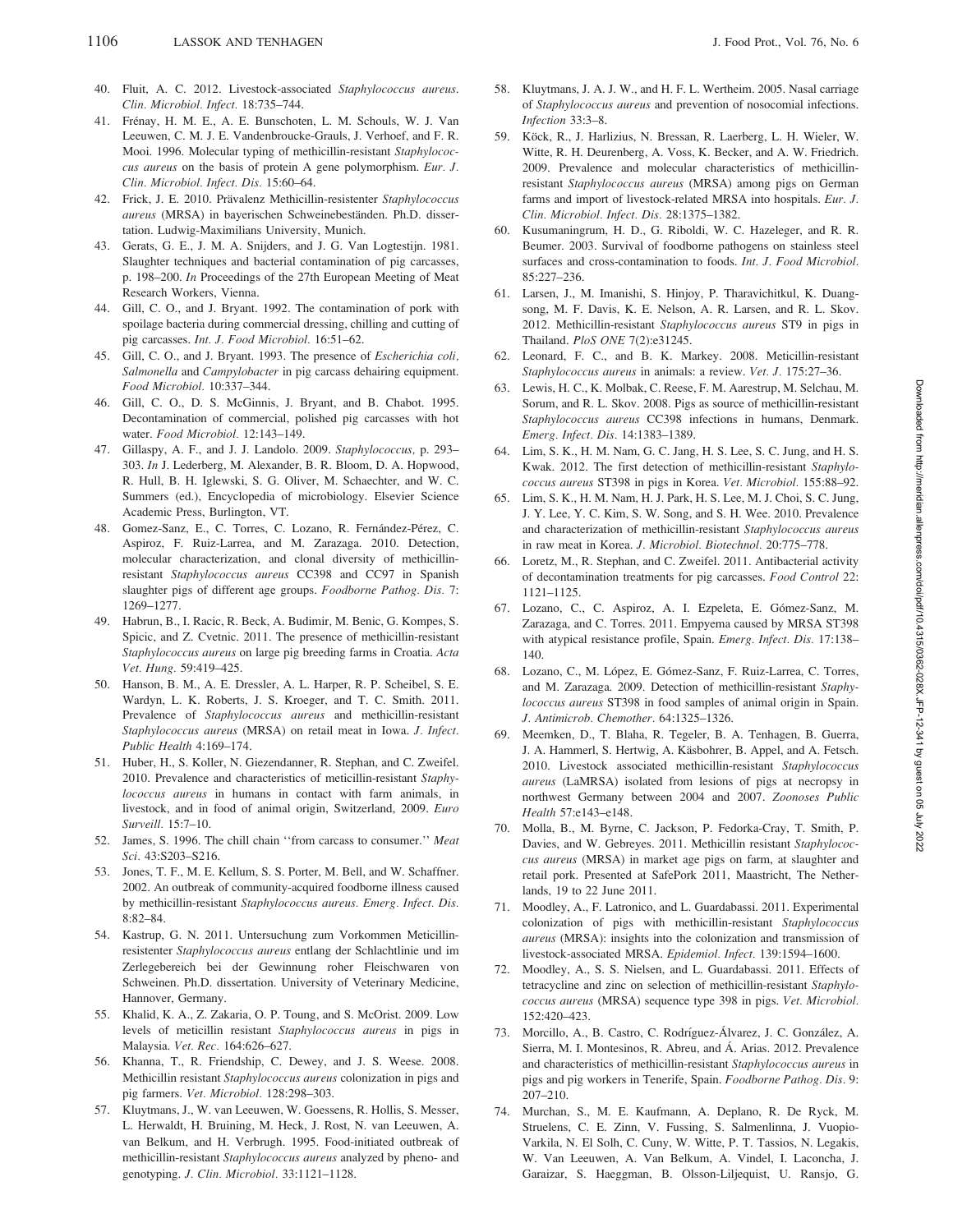Coombes, and B. Cookson. 2003. Harmonization of pulsed-field gel electrophoresis protocols for epidemiological typing of strains of methicillin-resistant Staphylococcus aureus: a single approach developed by consensus in 10 European laboratories and its application for tracing the spread of related strains. J. Clin. Microbiol. 41:1574–1585.

- 75. Nathaus, R., T. Blaha, R. Tegeler, and D. Meemken. 2010. Intraherd prevalence and colonisation dynamics of methicillin-resistant Staphylococcus aureus (MRSA) in two pig breeding herds. Berl. Muench. Tieraerztl. Wochenschr. 123:221–228.
- 76. Neela, V., A. M. Zafrul, N. S. Mariana, A. Van Belkum, Y. K. Liew, and E. G. Rad. 2009. Prevalence of ST9 methicillin-resistant Staphylococcus aureus among pigs and pig handlers in Malaysia. J. Clin. Microbiol. 47:4138–4140.
- 77. Nerbrink, E., and E. Borch. 1989. Bacterial contamination during the pig slaughtering process, p. 356–362. In Proceedings of the 35th International Congress of Meat Science Technology, Copenhagen.
- 78. O'Brien, A. M., B. M. Hanson, S. A. Farina, J. Y. Wu, J. E. Simmering, S. E. Wardyn, B. M. Forshey, M. E. Kulick, D. B. Wallinga, and T. C. Smith. 2012. MRSA in conventional and alternative retail pork products. PloS ONE 7(1):e30092.
- 79. O'Donoghue, M., M. Chan, J. Ho, A. Moodley, and M. Boost. 2010. Prevalence of methicillin-resistant Staphylococcus aureus in meat from Hong Kong shops and markets. Presented at the ASM Conference of Antimicrobial Resistance in Zoonotic Bacteria and Foodborne Pathogens in Animals, Humans and the Environment, Toronto, 8 to 11 June 2010.
- 80. Overesch, G., S. Büttner, A. Rossano, and V. Perreten. 2011. The increase of methicillin-resistant Staphylococcus aureus (MRSA) and the presence of an unusual sequence type ST49 in slaughter pigs in Switzerland. BMC Vet. Res. 7:30.
- 81. Pearce, R. A., D. J. Bolton, J. J. Sheridan, D. A. McDowell, I. S. Blair, and D. Harrington. 2004. Studies to determine the critical control points in pork slaughter hazard analysis and critical control point systems. Int. J. Food Microbiol. 90:331–339.
- 82. Pomba, C., F. M. Baptista, N. Couto, F. Loucao, and H. Hasman. 2010. Methicillin-resistant Staphylococcus aureus CC398 isolates with indistinguishable ApaI restriction patterns in colonized and infected pigs and humans. J. Antimicrob. Chemother. 65:2479– 2481.
- 83. Pomba, C., H. Hasman, L. M. Cavaco, J. D. da Fonseca, and F. M. Aarestrup. 2009. First description of meticillin-resistant Staphylococcus aureus (MRSA) CC30 and CC398 from swine in Portugal. Int. J. Antimicrob. Agents 34:193–194.
- 84. Porrero, M. C., T. M. Wassenaar, S. Gómez-Barrero, M. García, C. Bárcena, J. Álvarez, J. L. Sáez-Llorente, J. F. Fernández-Garayzábal, M. A. Moreno, and L. Domínguez. 2012. Detection of methicillin-resistant Staphylococcus aureus in Iberian pigs. Lett. Appl. Microbiol. 54:280–285.
- 85. Pu, S., F. Han, and B. Ge. 2009. Isolation and characterization of methicillin-resistant Staphylococcus aureus strains from Louisiana retail meats. Appl. Environ. Microbiol. 75:265–267.
- 86. Rivas, T., J. A. Vizcaíno, and F. J. Herrera. 2000. Microbial contamination of carcasses and equipment from an Iberian pig slaughterhouse. J. Food Prot. 63:1670-1675.
- 87. Robert-Koch Institut. 2009. FG Nosokomiale Infektionen des RKI: Auftreten und Verbreitung von MRSA in Deutschland 2008. Epidemiol. Bull. 17:155–164.
- 88. Robert-Koch Institut. 2011. Auftreten und Verbreitung von MRSA in Deutschland 2010. Epidemiol. Bull. 26:233–244.
- 89. Saide-Albornoz, J. J., C. Lynn Knipe, E. A. Murano, and G. W. Beran. 1995. Contamination of pork carcasses during slaughter, fabrication, and chilled storage. J. Food Prot. 58:993–997.
- 90. Schaumburg, F., R. Köck, A. Mellmann, L. Richter, F. Hasenberg, A. Kriegeskorte, A. W. Friedrich, S. Gatermann, G. Peters, C. von Eiff, K. Becker, M. Abele-Horn, F. Albert, A. Anders, W. Bär, B. Beyreiß, G. Bierbaum, U. Bührlen, K. H.-U. Borg, C. Diaz, A. Ditzen, M. Dobonici, U. Eigner, H. Erichsen, A. Fahr, P. Finzer, U. Frank, C. Freytag, M. Frosch, G. Funke, S. Gatermann, J. Geisen, W. Hell, M. Herrmann, U. Höffler, E. Jacobs, B. Jansen, D. Jonas,

M. Kaase, M. Kaulfers, J. K. Knobloch, M. Kresken, B. Körber-Irrgang, M. van der Linden, A. Lommel, C. Lücking, D. Mack, S. Müller, L. von Müller, A. Müller-Chorus, K. Noldt, W. Pfister, T. Regnath, W. Reiter, J. Rissland, A. Roggenkamp, U. Rohr, E. Rosenthal, S. Schade, S. Scherpe, T. Schmidt-Wieland, C. Schoerner, S. Schubert, R. Schwarz, K. Schwegmann, H. Seifert, V. Simon, E. Straube, M. Trautmann, U. Ullmann, U. Vogel, M. Vogt, H. von Wulffen, T. Wichelhaus, M. L. Wimmer-Dahmen, J. Wu¨llenweber, B. Wu¨rstl, W. Kalka-Moll, S. Monecke, R. R. Reinert, and B. Zöllner. 2012. Population dynamics among methicillin-resistant Staphylococcus aureus isolates in Germany during a 6-year period. J. Clin. Microbiol. 50:3186–3192.

- 91. Schilling, C., B. A. Tenhagen, B. Guerra, and A. Fetsch. 2010. Methicillin-resistant Staphylococcus aureus (MRSA) in meat and meat products: results of a survey study. Fleischwirtschaft 90:88– 91.
- 92. Schraft, H., N. Kleinlein, and F. Untermann. 1992. Contamination of pig hindquarters with Staphylococcus aureus. Int. J. Food Microbiol. 15:191–194.
- 93. Smith, T. C., M. J. Male, A. L. Harper, J. S. Kroeger, G. P. Tinkler, E. D. Moritz, A. W. Capuano, L. A. Herwaldt, and D. J. Diekema. 2009. Methicillin-resistant Staphylococcus aureus (MRSA) strain ST398 is present in midwestern U.S. swine and swine workers. PloS ONE 4(1):e4258.
- 94. Snijders, J. M. A., and G. E. Gerats. 1976. Hygiene bei der Schlachtung von Schweinen. IV. Bakteriologische Beschaffenheit der Schlachttierkörper während verschiedener Schlachtphasen. Fleischwirtschaft 56:717–721.
- 95. Snijders, J. M. A., G. E. Gerats, and J. G. van Logtestijin. 1984. Good manufacturing practices during slaughtering. Arch. Lebensmittelhyg. 35:99–103.
- 96. Sörqvist, S., and M. L. Danielsson-Tham. 1986. Bacterial contamination of the scalding water during vat scalding of pigs. Fleischwirtschaft 66:1745–1748.
- 97. Spescha, C., R. Stephan, and C. Zweifel. 2006. Microbiological contamination of pig carcasses at different stages of slaughter in two European Union–approved abattoirs. J. Food Prot. 69:2568–2575.
- 98. Szabó, I., B. Beck, A. Friese, A. Fetsch, B.-A. Tenhagen, and U. Roesler. 2011. Colonization kinetics of different methicillinresistant Staphylococcus aureus (MRSA) sequence types in pigs and host susceptibilities. Appl. Environ. Microbiol. 78:541–548.
- 99. Tenhagen, B.-A., A. Fetsch, B. Stührenberg, G. Schleuter, B. Guerra, J. A. Hammerl, S. Hertwig, J. Kowall, U. Kämpe, A. Schroeter, J. Bräunig, A. Käsbohrer, and B. Appel. 2009. Prevalence of MRSA types in slaughter pigs in different German abattoirs. Vet. Rec. 165:589–593.
- 100. Troeger, K. 1993. Scalding and dehairing technology. Fleischwirtschaft 73:1157–1160.
- 101. Tsai, H. Y., C. H. Liao, A. Cheng, C. Y. Liu, Y. T. Huang, L. J. Teng, and P. R. Hsueh. 2012. Isolation of meticillin-resistant Staphylococcus aureus sequence type 9 in pigs in Taiwan. Int. J. Antimicrob. Agents 39:449–451.
- 102. Van Cleef, B. A. G. L., E. M. Broens, A. Voss, X. W. Huijsdens, L. Züchner, B. H. B. Van Benthem, J. A. J. W. Kluytmans, M. N. Mulders, and A. W. van de Giessen. 2010. High prevalence of nasal MRSA carriage in slaughterhouse workers in contact with live pigs in the Netherlands. Epidemiol. Infect. 138:756–763.
- 103. van den Broek, I. V. F., B. A. G. L. Van Cleef, A. Haenen, E. M. Broens, P. J. Van der Wolf, M. J. M. van den Broek, X. W. Huijsdens, J. A. J. W. Kluytmans, A. W. van de Giessen, and E. W. Tiemersma. 2009. Methicillin-resistant Staphylococcus aureus in people living and working in pig farms. Epidemiol. Infect. 137:700–708.
- 104. Vandenesch, F., T. Naimi, M. C. Enright, G. Lina, G. R. Nimmo, H. Heffernan, N. Liassine, M. Bes, T. Greenland, M. E. Reverdy, and J. Etienne. 2003. Community-acquired methicillin-resistant Staphylococcus aureus carrying Panton-Valentine leukocidin genes: worldwide emergence. Emerg. Infect. Dis. 9:978–984.
- 105. Vanderhaeghen, W., K. Hermans, F. Haesebrouck, and P. Butaye. 2010. Methicillin-resistant Staphylococcus aureus (MRSA) in food production animals. Epidemiol. Infect. 138:606–625.